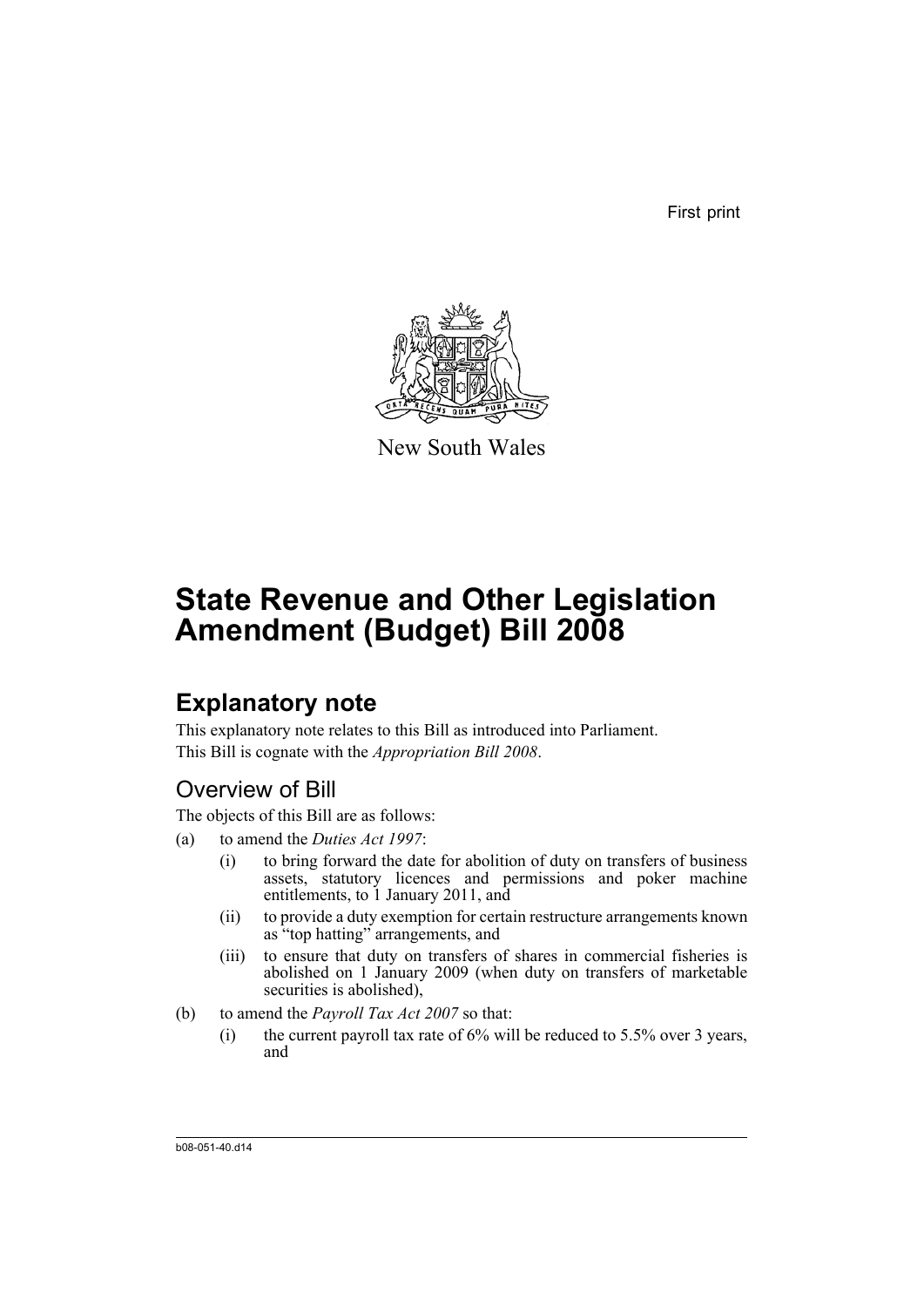Explanatory note

- (ii) the tax-free threshold will be indexed annually (starting on 1 July 2008) so that it will increase in line with increases in the Consumer Price Index for Sydney, and
- (iii) special arrangements will apply in the 3 financial years over which the reduction in tax rate will be phased in (including arrangements for the allocation of any unused portion of tax-free threshold for a half-year to the other half of the year),
- (c) to amend the *Public Finance and Audit Act 1983* as a consequence of the introduction of a new Australian Accounting Standard, and for other purposes,
- (d) to amend the *Public Sector Employment and Management Act 2002* to ensure that the prohibition on an executive officer undertaking paid work outside the duties of his or her position without the approval of the officer's employer extends to paid work of any kind (whether or not employment to which that Act applies).

# Outline of provisions

**Clause 1** sets out the name (also called the short title) of the proposed Act.

**Clause 2** provides for the commencement of the proposed Act.

**Clause 3** is a formal provision that gives effect to the amendments to the *Duties Act 1997*, the *Payroll Tax Act 2007*, the *Public Finance and Audit Act 1983* and the *Public Sector Employment and Management Act 2002* set out in Schedules 1–4.

**Clause 4** provides for the repeal of the proposed Act after all the amendments made by the proposed Act have commenced. Once the amendments have commenced the proposed Act will be spent and section 30 of the *Interpretation Act 1987* provides that the repeal of an amending Act does not affect the amendments made by that Act.

# **Schedule 1 Amendment of Duties Act 1997**

### **Abolition of duty on transfers of business assets, statutory licences and permissions and poker machine entitlements**

Duty on the transfer of business assets, and on the transfer of statutory licences and permissions, and poker machine entitlements, is due to be abolished on 1 July 2012.

**Schedule 1 [6]** brings forward that abolition date to 1 January 2011.

**Schedule 1 [1] and [2]** are consequential amendments.

### **Exemption for "top hatting" arrangements**

A "top hatting" arrangement is a scheme for interposing a unit trust scheme (whether a new or existing unit trust scheme) between persons who have an ownership interest in 2 or more unit trust schemes, or in one or more companies and one or more unit trust schemes, and the unit trust schemes or companies in which they have an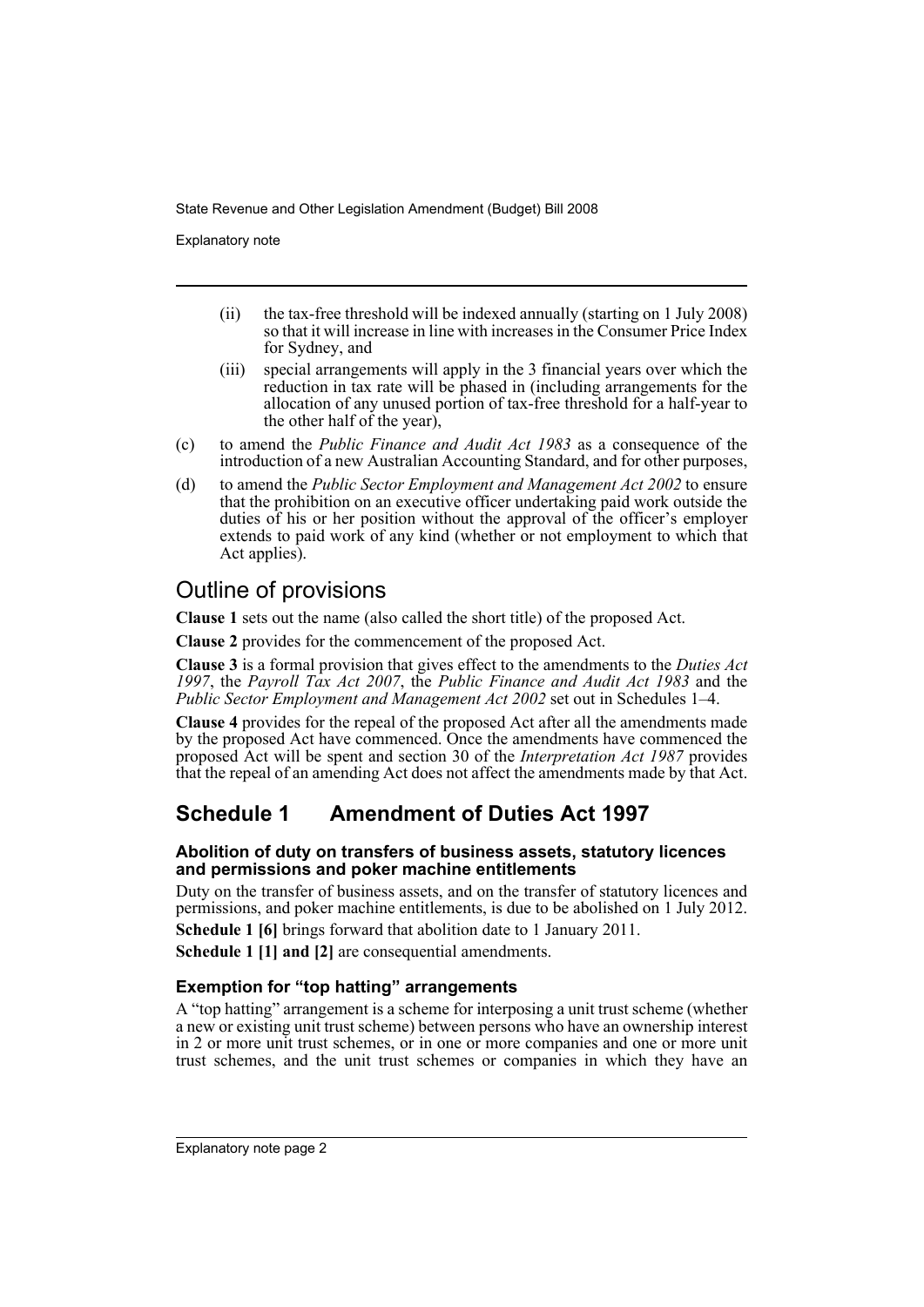Explanatory note

ownership interest. The interests of the unit holders or shareholders are stapled together to form stapled securities and the interposed unit trust becomes the owner of all the stapled interests.

**Schedule 1 [7]** grants an exemption from duty on a transfer of marketable securities (or an agreement for transfer or vesting of marketable securities) in connection with such an arrangement if the Chief Commissioner is satisfied that the scheme concerned would qualify as a roll-over under Subdivision 124-Q of the *Income Tax Assessment Act 1997* of the Commonwealth. (That Act provides for capital gains tax relief in respect of such schemes.)

**Schedule 1 [8]** grants an exemption from land rich duty on an acquisition that is made for the purpose of such an arrangement. The Chief Commissioner must be satisfied that:

- (a) the acquisition is made for the purpose of giving effect to a scheme that would qualify as a roll-over under Subdivision 124-Q of the *Income Tax Assessment Act 1997* of the Commonwealth, and
- (b) when the scheme is completed, the interposed trust will be a listed trust, widely held trust or a land rich landholder, and
- (c) the acquisition is not part of a scheme a purpose of which is to minimise duty otherwise payable under the *Duties Act 1997*.

The exemption will cease to apply (and will be taken never to have applied) if the interposed trust ceases to be a listed trust, widely held trust or a land rich landholder within 12 months after the scheme is completed.

### **Shares in commercial fisheries**

At present, a transfer of shares in a commercial fishery (that is, a share management fishery under the *Fisheries Management Act 1994*) is dutiable on the basis that it is a transfer of a statutory licence or permission (as shares in a fishery entitle the holder to take fish in the fishery). However, a transfer of such shares is charged at the same rate as a transfer of marketable securities.

**Schedule 1 [3]** ensures that shares in commercial fisheries are treated as equivalent to marketable securities for duties purposes and that duty on a transfer of shares in a commercial fishery will be abolished on 1 January 2009 (the date on which marketable securities duty will be abolished).

**Schedule 1 [4], [5] and [9]** are related amendments.

### **Savings and transitional provisions**

**Schedule 1 [10]** enables savings and transitional regulations to be made as a consequence of the proposed Act.

**Schedule 1 [11]** provides for the application of the "top hatting" exemption in respect of transactions occurring on or after 1 July 2008 (except transfers made as a consequence of agreements entered into before that date).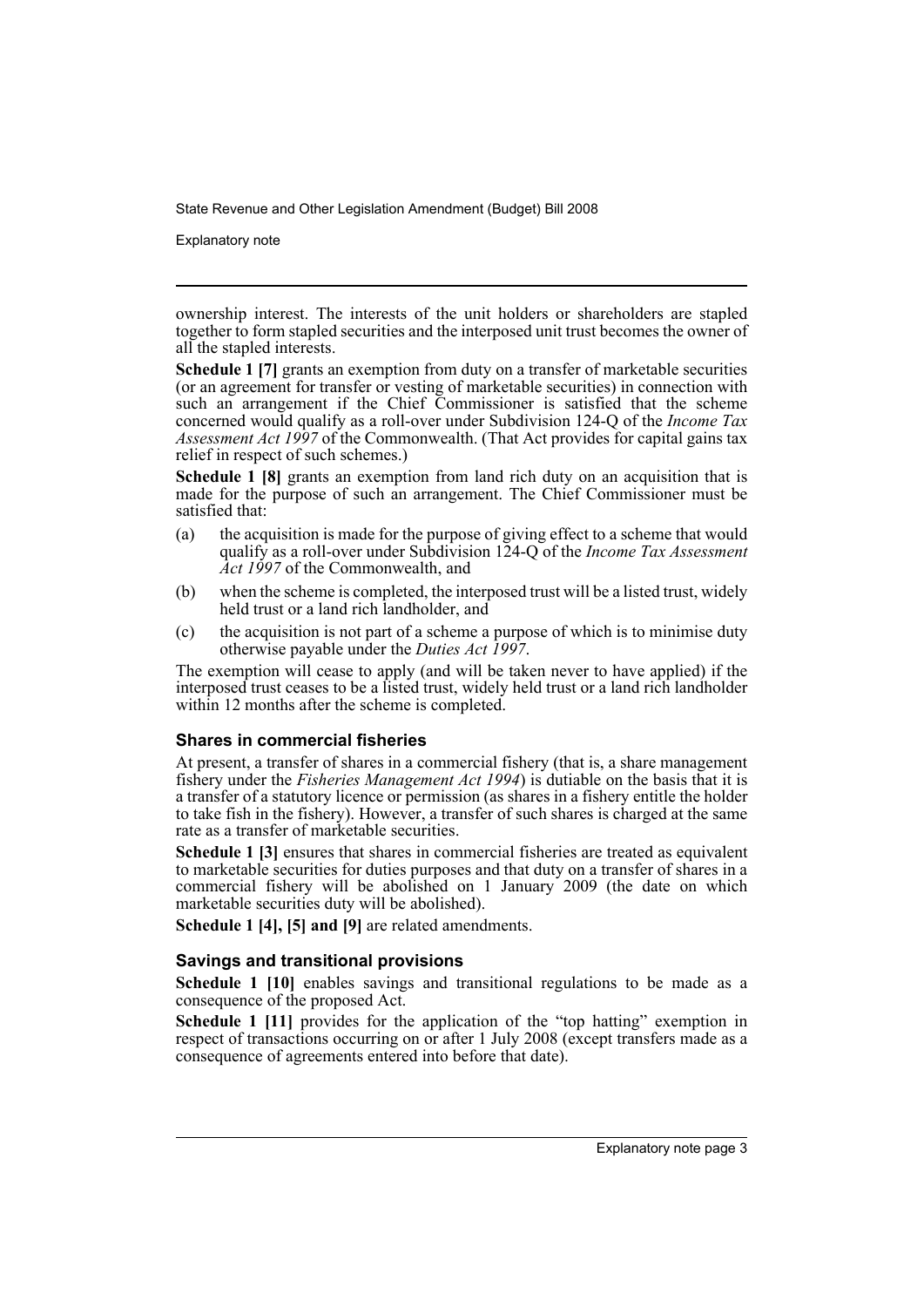Explanatory note

## **Schedule 2 Amendment of Payroll Tax Act 2007**

### **Reduction of tax rate**

**Schedule 2 [2]** reduces the rate at which payroll tax is charged from 6% to 5.5% over 3 years.

The new tax rates will be as follows:

- (a) 5.75% from 1 January 2009,
- (b) 5.65% from 1 January 2010,
- (c) 5.5% from 1 January 2011.

#### **Indexation of the tax-free threshold**

**Schedule 2 [3] and [4]** provide for the tax-free threshold for payroll tax to be increased at the start of each financial year in line with increases in the Consumer Price Index for Sydney. The first increase is to occur on 1 July 2008 and will increase the threshold from \$600,000 to \$623,000. The method of calculation of the CPI increase gives a result that is the same as the annual percentage change in the CPI published by the Australian Bureau of Statistics. **Schedule 2 [1]** makes a consequential amendment.

### **Transitional arrangements for phasing in of new tax rates**

**Schedule 2 [5] and [6]** provide the following special arrangements for the calculation of payroll tax during the 3 financial years over which the reductions in the payroll tax rate will be phased in:

- (a) For the calculation of tax payable on a monthly return basis, the tax-free threshold will be apportioned according to the number of days in the month to which the return relates.
- (b) For the purposes of the end of financial year reconciliation of payroll tax, separate calculations of tax will be performed for the 2 half-years of the financial year and the 2 amounts then aggregated (to allow for the fact that the change in tax rate will occur half way through the 2008, 2009 and 2010 financial years).
- (c) If the wages paid in a half-year are less than the tax-free threshold apportioned to that half-year, any unused portion of the threshold will be applied in the other half-year to reduce the amount of taxable wages in that other half-year.

**Schedule 2 [7]** enables savings and transitional regulations to be made as a consequence of the proposed Act.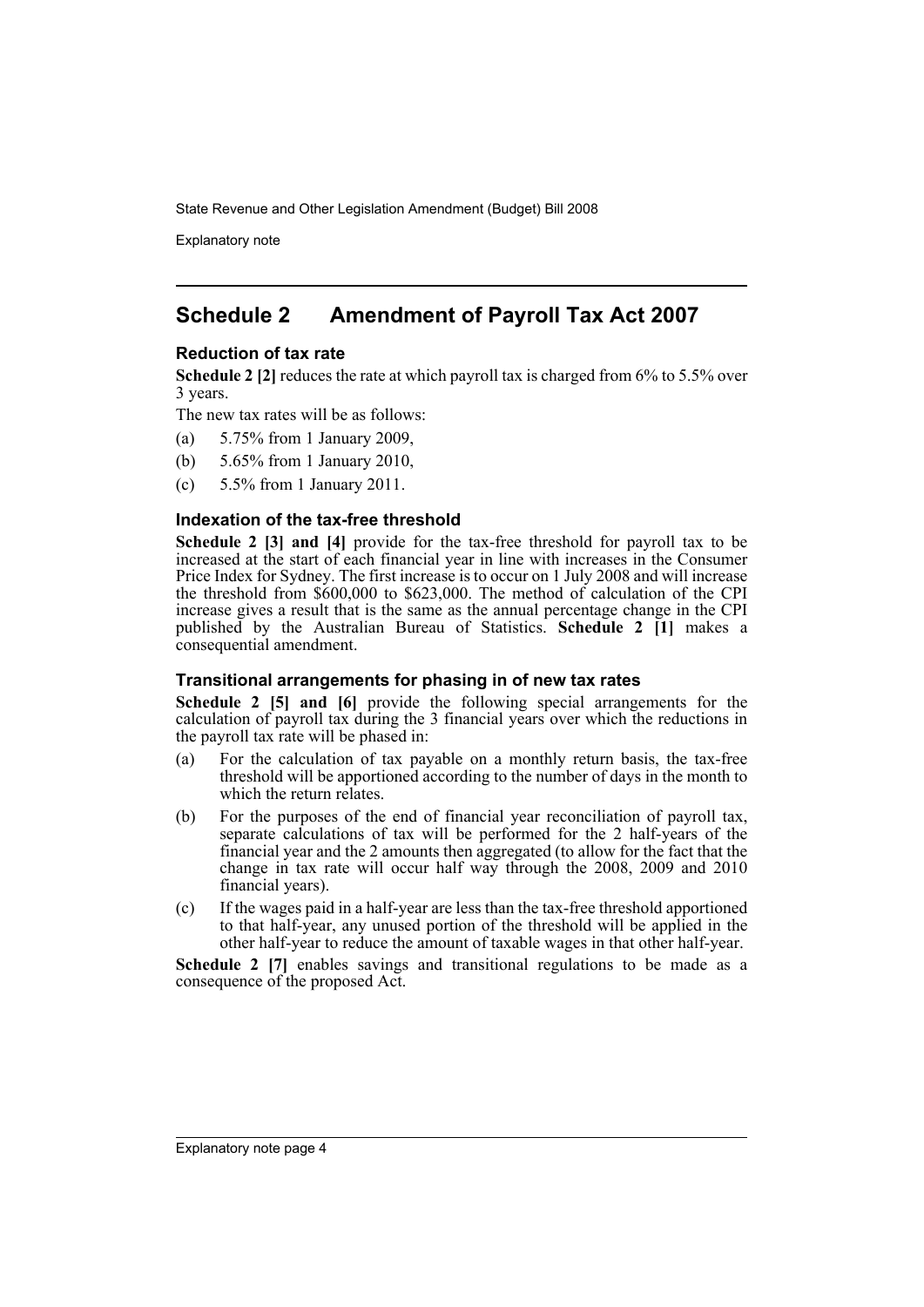Explanatory note

### **Schedule 3 Amendment of Public Finance and Audit Act 1983**

#### **Introduction of new accounting standard**

In October 2007, the Australian Accounting Standards Board issued a new accounting standard for public sector financial reporting (AASB 1049: *Whole of Government and General Government Sector Financial Reporting*), which applies from 1 July 2008. The amendments to the *Public Finance and Audit Act 1983* are proposed largely as a consequence of that new accounting standard.

#### **Year-end and other financial reports by Treasurer**

At present, the Treasurer is required to prepare a consolidated financial report for the total state sector at the end of each financial year (referred to as the *total state sector accounts*).

Consistent with the new accounting standard, it is now proposed that the Treasurer will be required to prepare the following reports (in accordance with that standard):

- (a) a whole of government financial report (this is the equivalent of the total state sector accounts), and
- (b) financial statements for the general government sector.

The whole of government financial report relates to all entities controlled by the New South Wales Government. For consistency with other States, this report will now be referred as the *consolidated financial statements*, rather than the total state sector accounts.

The general government sector financial statements relate to a subset of the entities to which the consolidated financial statements relate (mostly Government Departments and public authorities).

The Treasurer will be permitted to present the consolidated financial statements and the general government sector financial statements in the form of a single report.

**Schedule 3 [3]** gives effect to the amendments described above.

The Auditor-General will be required to audit the general government sector financial statements (in addition to the consolidated financial statements). Similarly, the Public Accounts Committee of Parliament is given power to examine the general government sector financial statements (in addition to the consolidated financial statements). See **Schedule 3 [15], [18] and [23]**.

In addition, monthly statements and half-yearly reviews in relation to Budget aggregates and estimates prepared by the Treasurer under the Act will no longer be required by the Act to be prepared on a Government Finance Statistics or GFS basis, as the new accounting standard harmonises (or incorporates) those GFS principles. See **Schedule 3 [4] and [6]**.

**Schedule 3 [1], [2], [5], [7], [9], [10], [16], [17], [19]–[22] and [24]** are consequential amendments.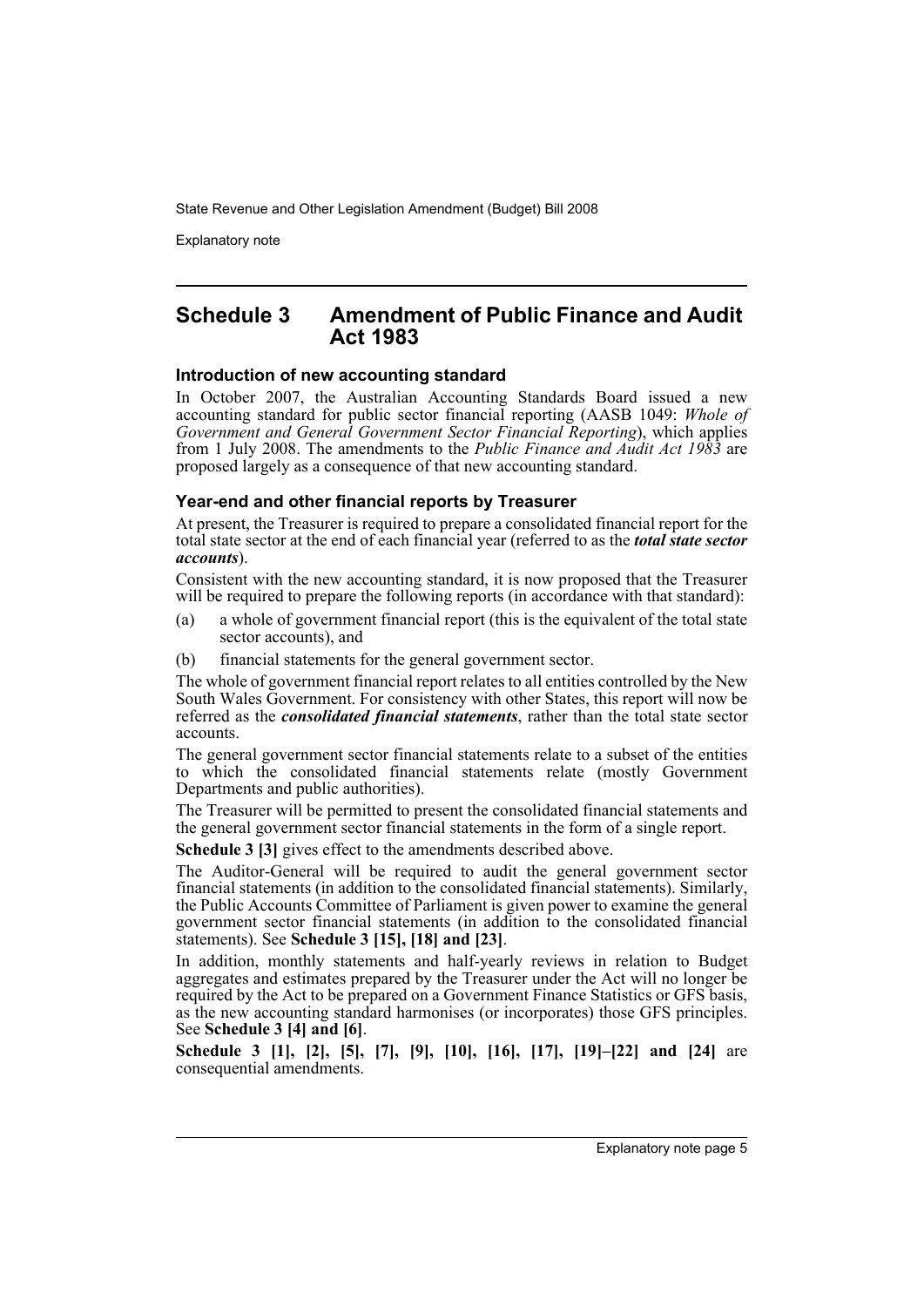Explanatory note

### **Budget Papers**

At present, the Budget Papers are required to include primary financial statements prepared in accordance with Australian Accounting Standards and primary financial statements prepared in accordance with GFS principles. This requirement is replaced with a requirement that the Budget Papers include the following statements, prepared in accordance with Australian Accounting Standards (which will incorporate GFS principles):

(a) a statement of financial position for the general government sector,

- (b) an operating statement for the general government sector,
- (c) a cash flow statement for the general government sector.

These statements have been generally understood to be the equivalent of primary financial statements. See **Schedule 3 [14]**.

The Treasurer will continue to be required to report to Parliament on any departure from Australian Accounting Standards in the preparation of the primary financial statements. However, provisions relating to the Treasurer's Accounting Advisory Panel are removed. (At present, the Act provides that the Treasurer may consult with the Panel before departing from an accounting standard.) Also, it will not be necessary for the primary financial statements to be presented with notes (such as notes explaining significant accounting policies). This is not required at present.

**Schedule 3 [11], [14] and [15]** give effect to the amendments described above.

The reference to "GFS", in the context of Budget aggregates, is removed (again, because the new accounting standard incorporates GFS principles). See **Schedule 3 [12]**.

### **Other amendments**

The Budget Papers will be required to include information about the results and services of, and total expenses of, service groups (rather than a statement of outcomes, outputs and total expenses for Budget programs). See **Schedule 3 [13]**.

The Treasurer will be given power to issue directions to accounting officers and authorities relating to budgeting generally (at present this power is limited to program budgeting). See **Schedule 3 [8]**.

The general government sector will be defined in the Act (rather than by cross-reference to the *Fiscal Responsibility Act 2005*). However, the proposed definition is exactly the same as the current definition in the *Fiscal Responsibility Act 2005*. See **Schedule 3 [1]**.

**Schedule 3 [25]** enables savings and transitional regulations to be made as a consequence of the proposed Act.

**Schedule 3 [26]** provides for the application of the amendments from the 2008–2009 financial year.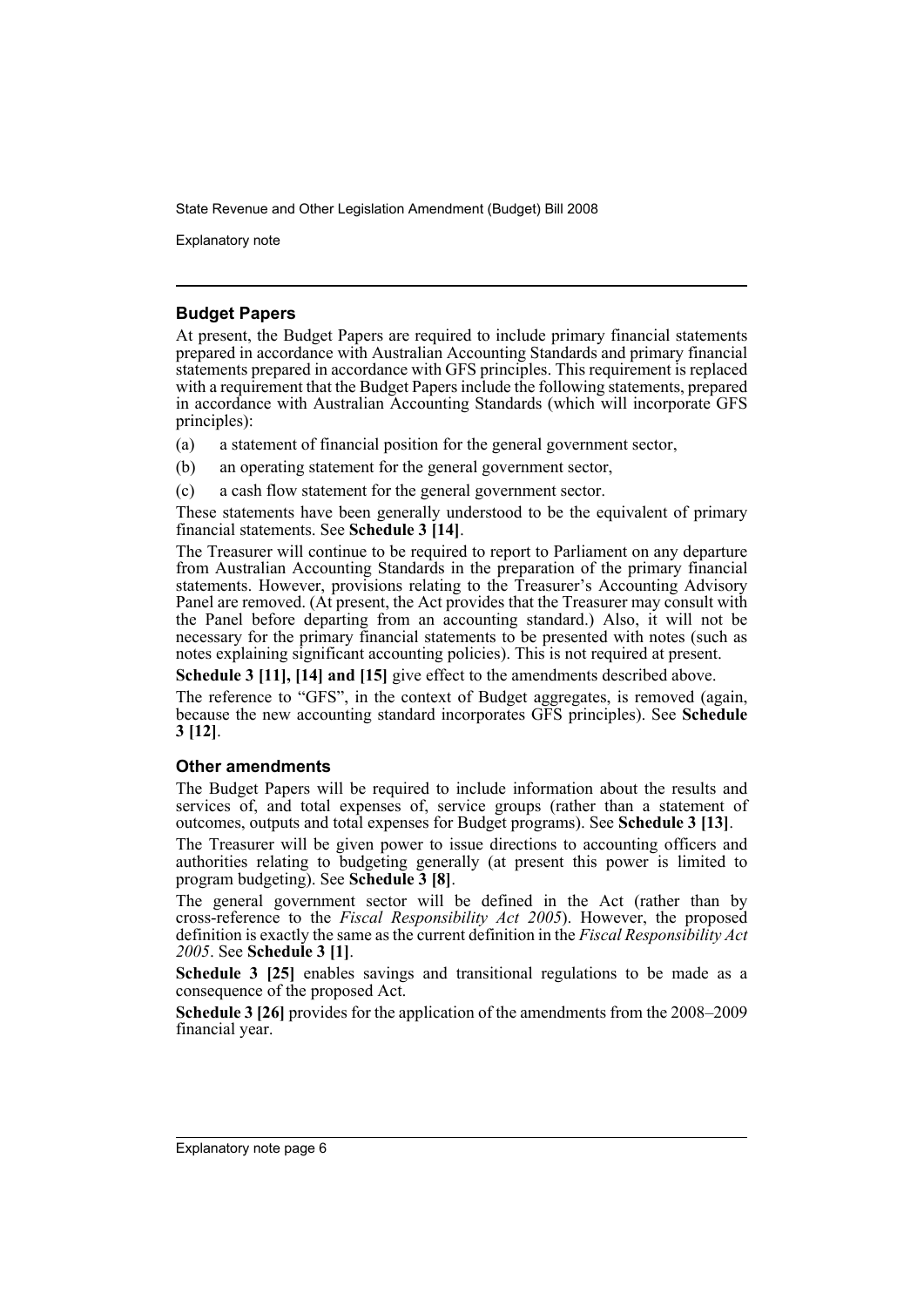Explanatory note

### **Schedule 4 Amendment of Public Sector Employment and Management Act 2002**

Section 83 of the *Public Sector Employment and Management Act 2002* prohibits an executive officer from undertaking paid work outside the duties of his or her executive position without the consent of the officer's employer. The amendment in **Schedule 4** makes it clear that this prohibition extends to any paid work (whether or not employment in the New South Wales Government Service).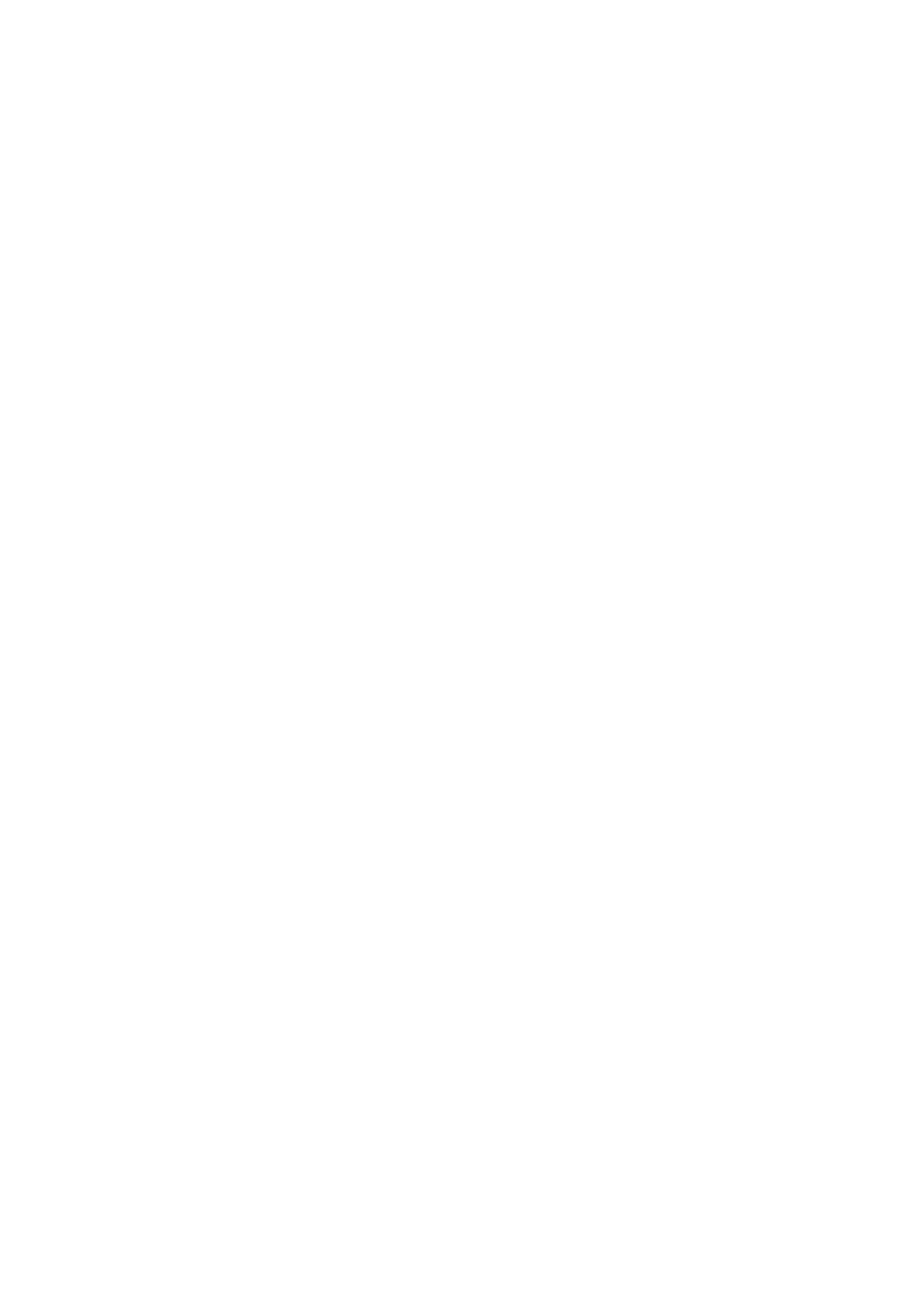First print



New South Wales

# **State Revenue and Other Legislation Amendment (Budget) Bill 2008**

# **Contents**

|            |                                                       | Page |
|------------|-------------------------------------------------------|------|
|            | Name of Act                                           |      |
| 2          | Commencement                                          | 2    |
| 3          | Amendment of Acts                                     | 2    |
| 4          | Repeal of Act                                         | 2    |
| Schedule 1 | Amendment of Duties Act 1997 No 123                   | 3    |
| Schedule 2 | Amendment of Payroll Tax Act 2007 No 21               |      |
| Schedule 3 | Amendment of Public Finance and Audit Act 1983 No 152 | 15   |
| Schedule 4 | Amendment of Public Sector Employment and             |      |
|            | Management Act 2002 No 43                             | 22   |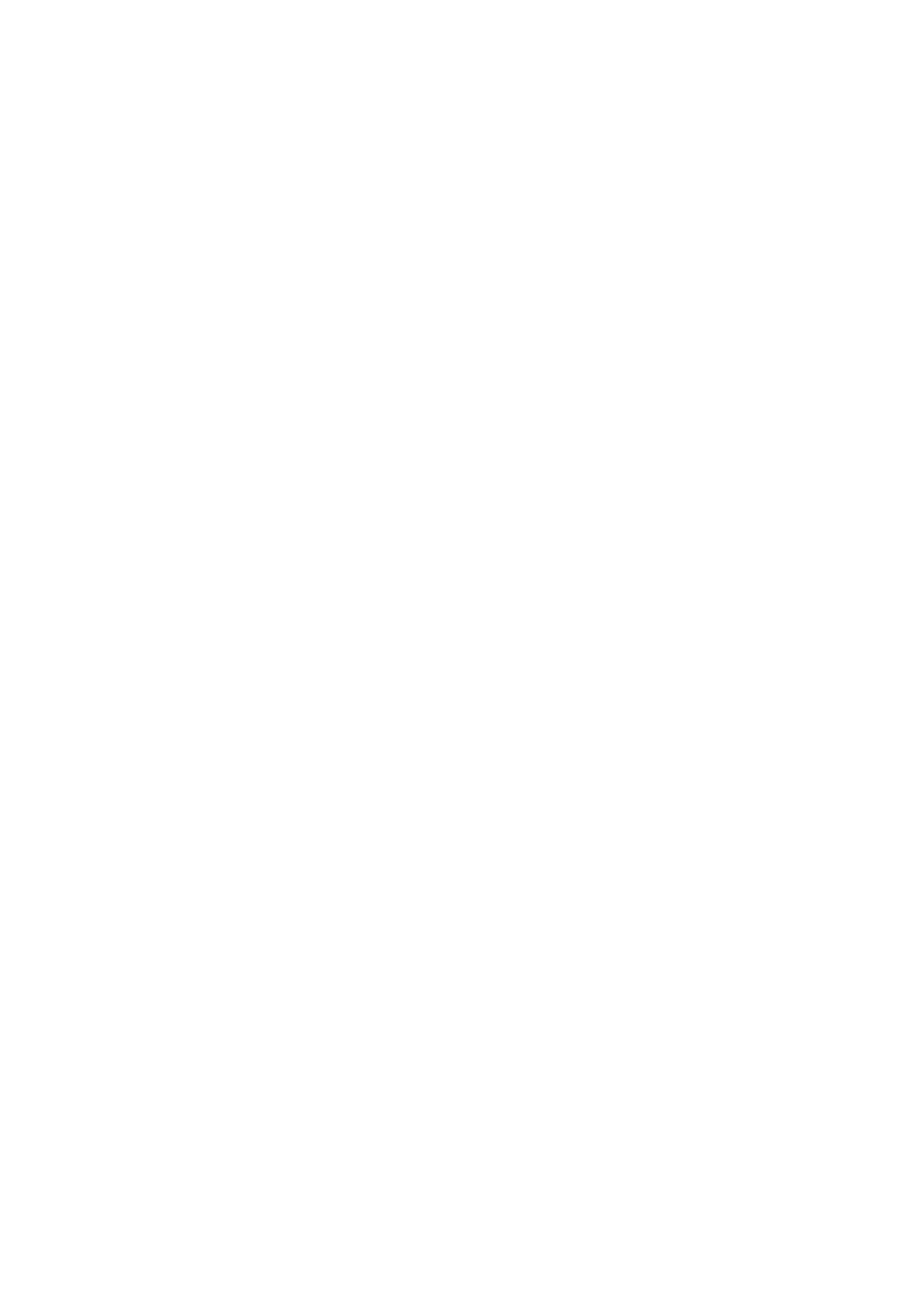

New South Wales

# **State Revenue and Other Legislation Amendment (Budget) Bill 2008**

No , 2008

### **A Bill for**

An Act to make miscellaneous amendments to State revenue and other legislation in connection with the Budget for the year 2008–2009.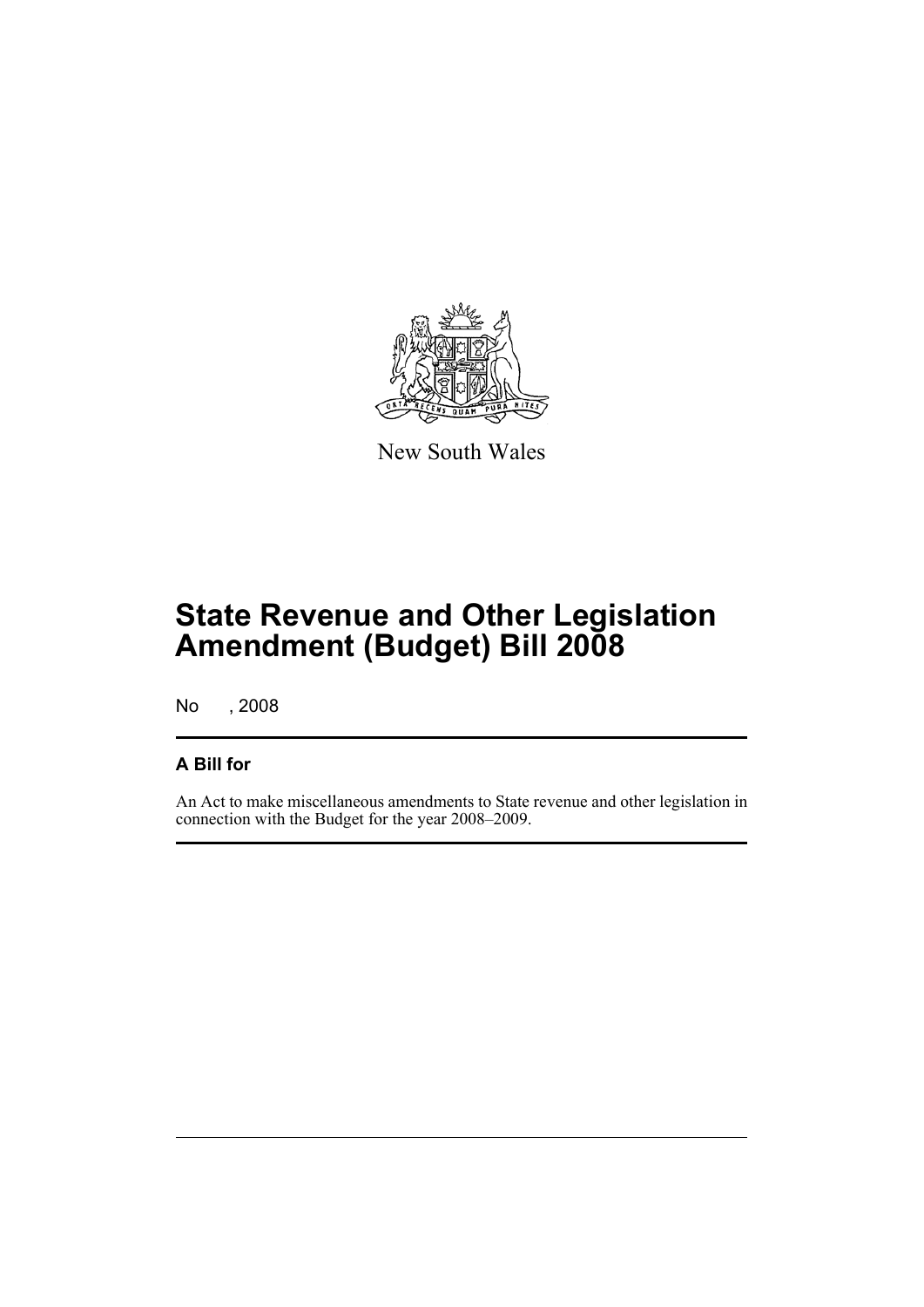| <b>Name of Act</b><br>1                                                                                                                                          | 2                   |
|------------------------------------------------------------------------------------------------------------------------------------------------------------------|---------------------|
| This Act is the <i>State Revenue and Other Legislation Amendment</i><br>(Budget) Act 2008.                                                                       | 3<br>$\overline{4}$ |
| $\mathbf{2}$<br>Commencement                                                                                                                                     | 5                   |
| This Act commences on the date of assent to this Act, except as<br>(1)<br>provided by subsection (2).                                                            | 6<br>$\overline{7}$ |
| The following provisions commence, or are taken to have commenced,<br>(2)<br>on the dates indicated:                                                             | 8<br>9              |
| Schedule 1 [7] and [8] and Schedule $2-1$ July 2008,<br>(a)                                                                                                      | 10                  |
| Schedule 3-3 June 2008.<br>(b)                                                                                                                                   | 11                  |
| <b>Amendment of Acts</b><br>3                                                                                                                                    | 12                  |
| The Acts specified in Schedules 1–4 are amended as set out in those<br>Schedules.                                                                                | 13<br>14            |
| <b>Repeal of Act</b><br>4                                                                                                                                        | 15                  |
| This Act is repealed on the day following the day on which all of the<br>(1)<br>provisions of this Act have commenced.                                           | 16<br>17            |
| The repeal of this Act does not, because of the operation of section 30<br>(2)<br>of the <i>Interpretation Act 1987</i> , affect any amendment made by this Act. | 18<br>19            |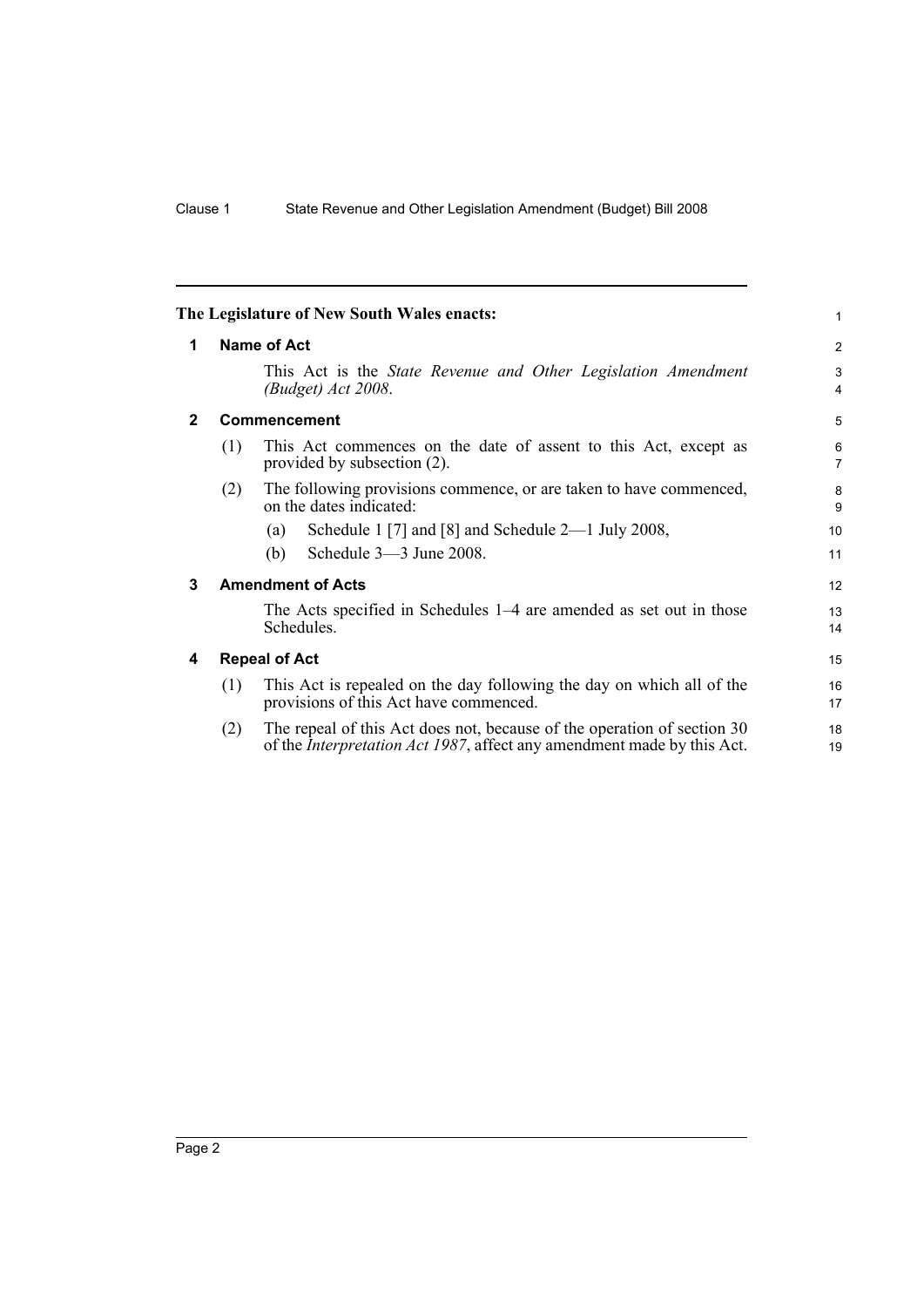Amendment of Duties Act 1997 No 123 Schedule 1

|       | <b>Schedule 1</b>     | <b>Amendment of Duties Act 1997 No 123</b>                                                                                                                                                                                                                                                                                                                                                                                                                            | 1                                      |
|-------|-----------------------|-----------------------------------------------------------------------------------------------------------------------------------------------------------------------------------------------------------------------------------------------------------------------------------------------------------------------------------------------------------------------------------------------------------------------------------------------------------------------|----------------------------------------|
|       |                       | (Section 3)                                                                                                                                                                                                                                                                                                                                                                                                                                                           | $\overline{c}$                         |
| [1]   |                       | Section 11 What is "dutiable property"?                                                                                                                                                                                                                                                                                                                                                                                                                               | 3                                      |
|       |                       | Omit "1 July 2012" from the note at the end of the section.                                                                                                                                                                                                                                                                                                                                                                                                           | 4                                      |
|       |                       | Insert instead "1 January 2011".                                                                                                                                                                                                                                                                                                                                                                                                                                      | 5                                      |
| [2]   |                       | Sections 26, 26A and 28                                                                                                                                                                                                                                                                                                                                                                                                                                               | 6                                      |
|       |                       | Omit "1 July 2012" wherever occurring. Insert instead "1 January 2011".                                                                                                                                                                                                                                                                                                                                                                                               | $\overline{7}$                         |
| $[3]$ |                       | Section 34 Abolition of duty on all transfers of marketable securities and<br>commercial fishery shares-effective 1 January 2009                                                                                                                                                                                                                                                                                                                                      | 8<br>9                                 |
|       | $34(1)$ .             | Insert "and commercial fishery shares" after "marketable securities" in section                                                                                                                                                                                                                                                                                                                                                                                       | 10<br>11                               |
| [4]   | <b>Section 34 (2)</b> |                                                                                                                                                                                                                                                                                                                                                                                                                                                                       | 12                                     |
|       |                       | Insert "or commercial fishery shares" after "marketable securities".                                                                                                                                                                                                                                                                                                                                                                                                  | 13                                     |
| [5]   | <b>Section 34 (3)</b> |                                                                                                                                                                                                                                                                                                                                                                                                                                                                       | 14                                     |
|       |                       | Insert after section $34(2)$ :                                                                                                                                                                                                                                                                                                                                                                                                                                        | 15                                     |
|       | (3)                   | In this section:                                                                                                                                                                                                                                                                                                                                                                                                                                                      | 16                                     |
|       |                       | <i>commercial fishery share</i> means a share in a share management<br>fishery (within the meaning of the <i>Fisheries Management Act</i><br>$1994$ ).                                                                                                                                                                                                                                                                                                                | 17<br>18<br>19                         |
| [6]   |                       | Sections 35, 36 and 37 and notes to section 65 (6) and (7)                                                                                                                                                                                                                                                                                                                                                                                                            | 20                                     |
|       |                       | Omit "1 July 2012" wherever occurring. Insert instead "1 January 2011".                                                                                                                                                                                                                                                                                                                                                                                               | 21                                     |
| $[7]$ |                       | Section 66 Exemptions-marketable securities                                                                                                                                                                                                                                                                                                                                                                                                                           | 22                                     |
|       |                       | Insert after section 66 $(10)$ :                                                                                                                                                                                                                                                                                                                                                                                                                                      | 23                                     |
|       | (11)                  | "Top hatting" arrangements                                                                                                                                                                                                                                                                                                                                                                                                                                            | 24                                     |
|       |                       | No duty is chargeable under this Chapter on a transfer, or an<br>agreement for the sale or transfer, of marketable securities, or a<br>vesting of marketable securities by or as a consequence of an<br>order of a court, if the Chief Commissioner is satisfied that the<br>transfer or vesting is made to give effect to a scheme that would<br>qualify as a roll-over under Subdivision 124-Q of the <i>Income Tax</i><br>Assessment Act 1997 of the Commonwealth. | 25<br>26<br>27<br>28<br>29<br>30<br>31 |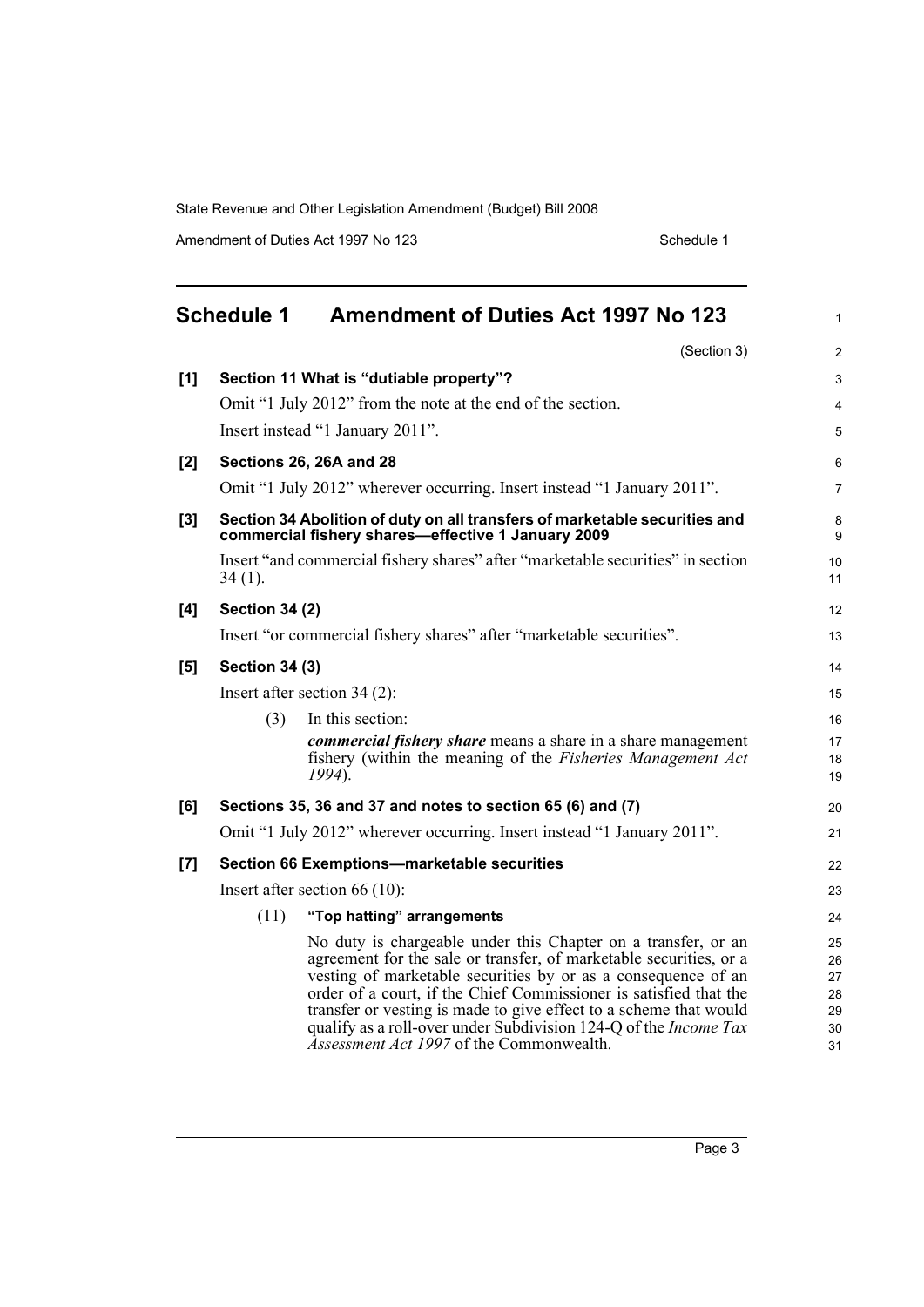Schedule 1 Amendment of Duties Act 1997 No 123

| [8] |               | <b>Section 163ZEA</b> |                                                                                                                                                                                                                                                                                                                                                                                                                                                                                                                                                                     | 1                                            |
|-----|---------------|-----------------------|---------------------------------------------------------------------------------------------------------------------------------------------------------------------------------------------------------------------------------------------------------------------------------------------------------------------------------------------------------------------------------------------------------------------------------------------------------------------------------------------------------------------------------------------------------------------|----------------------------------------------|
|     |               |                       | Insert after section 163ZE:                                                                                                                                                                                                                                                                                                                                                                                                                                                                                                                                         | 2                                            |
|     | <b>163ZEA</b> |                       | <b>Exemption for "top hatting" arrangements</b>                                                                                                                                                                                                                                                                                                                                                                                                                                                                                                                     | 3                                            |
|     |               | (1)                   | An acquisition by a person of an interest in a landholder is an<br>exempt transaction if the Chief Commissioner is satisfied that:                                                                                                                                                                                                                                                                                                                                                                                                                                  | 4<br>5                                       |
|     |               |                       | the acquisition is made for the purpose of giving effect to<br>(a)<br>a scheme that would qualify as a roll-over under<br>Subdivision 124-Q of the <i>Income Tax Assessment Act 1997</i><br>of the Commonwealth, and                                                                                                                                                                                                                                                                                                                                                | 6<br>7<br>8<br>9                             |
|     |               |                       | when the scheme is completed, the interposed trust will be<br>(b)<br>a listed trust, widely held trust or a land rich landholder,<br>and                                                                                                                                                                                                                                                                                                                                                                                                                            | 10<br>11<br>12                               |
|     |               |                       | the acquisition is not part of a scheme a purpose of which<br>(c)<br>is to minimise duty otherwise payable under this Act.                                                                                                                                                                                                                                                                                                                                                                                                                                          | 13<br>14                                     |
|     |               |                       | <b>Note.</b> A roll-over involves a scheme for interposing a unit trust scheme<br>(whether a new or existing unit trust scheme) between persons who<br>have an ownership interest in 2 or more unit trust schemes, or in one or<br>more companies and one or more unit trust schemes, and the unit trust<br>schemes or companies in which they have an ownership interest. The<br>interests of the unit holders or shareholders are stapled together to form<br>stapled securities and the interposed unit trust becomes the owner of all<br>the stapled interests. | 15<br>16<br>17<br>18<br>19<br>20<br>21<br>22 |
|     |               | (2)                   | An acquisition by a person for the purposes of a scheme referred<br>to in Subdivision 124-Q of the <i>Income Tax Assessment Act 1997</i><br>of the Commonwealth ceases to be an exempt transaction if:                                                                                                                                                                                                                                                                                                                                                              | 23<br>24<br>25                               |
|     |               |                       | (a)<br>the interposed trust is not a listed trust, widely held trust or<br>land rich landholder when the scheme is completed, or                                                                                                                                                                                                                                                                                                                                                                                                                                    | 26<br>27                                     |
|     |               |                       | (b)<br>the interposed trust ceases to be a listed trust, widely held<br>trust or a land rich landholder at any time within 12 months<br>after the scheme is completed.                                                                                                                                                                                                                                                                                                                                                                                              | 28<br>29<br>30                               |
|     |               | (3)                   | If an acquisition ceases to be an exempt transaction:                                                                                                                                                                                                                                                                                                                                                                                                                                                                                                               | 31                                           |
|     |               |                       | duty is chargeable under this Chapter in respect of the<br>(a)<br>acquisition as if the acquisition had never been an exempt<br>acquisition, and                                                                                                                                                                                                                                                                                                                                                                                                                    | 32<br>33<br>34                               |
|     |               |                       | (b)<br>the person who made the acquisition must lodge an<br>acquisition statement (within the meaning of section<br>163H) or a revised acquisition statement with the Chief<br>Commissioner to reflect the fact that the acquisition has<br>ceased to be an exempt transaction, and                                                                                                                                                                                                                                                                                 | 35<br>36<br>37<br>38<br>39                   |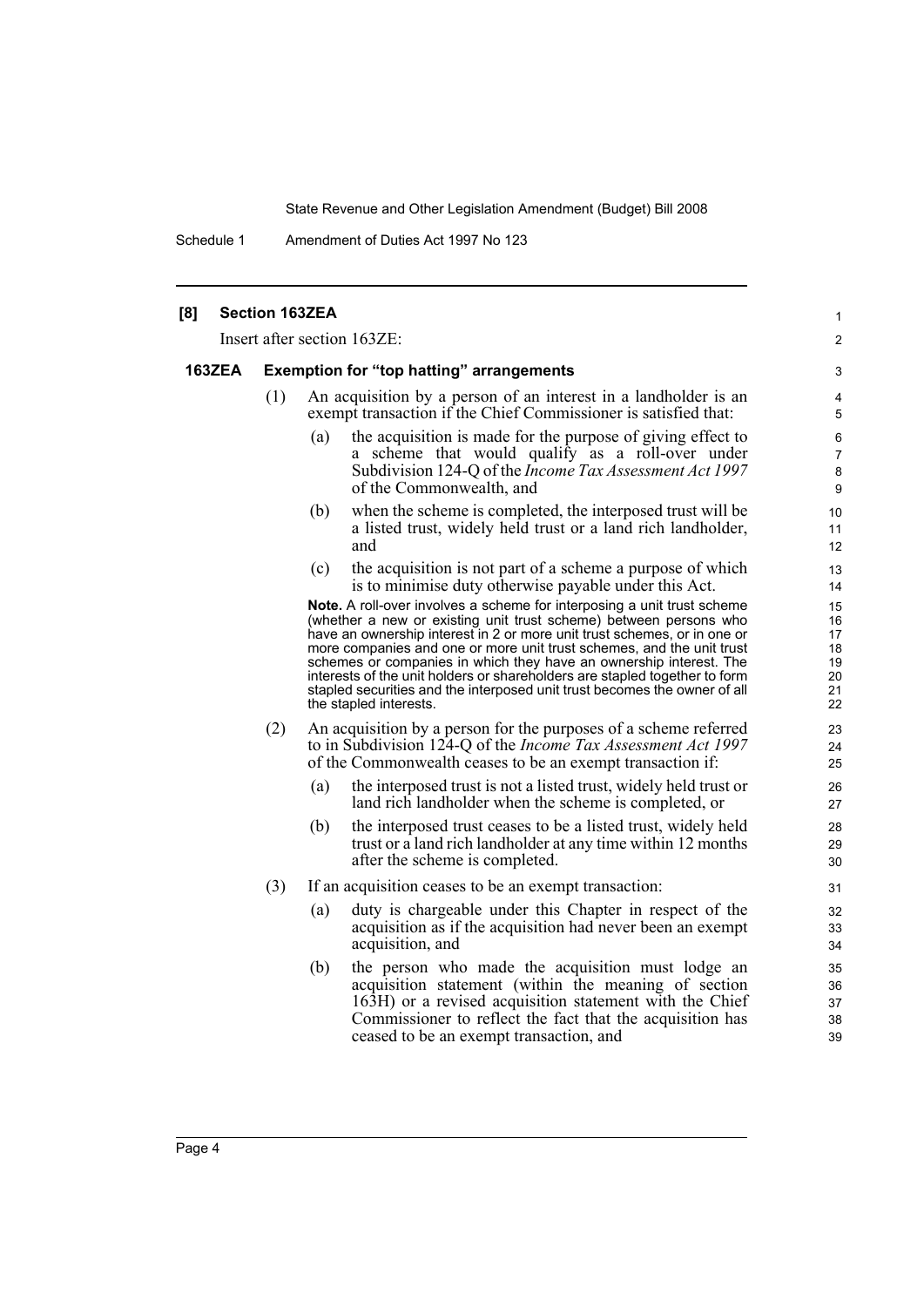Amendment of Duties Act 1997 No 123 Schedule 1

|        |                   | (c)<br>a tax default does not occur for the purposes of the<br><i>Taxation Administration Act 1996</i> if the duty (if any)<br>chargeable under this Chapter as a result of the acquisition<br>ceasing to be an exempt transaction is paid within<br>3 months after the acquisition ceases to be an exempt<br>transaction. | $\mathbf{1}$<br>$\mathbf{2}$<br>3<br>$\overline{4}$<br>$\overline{5}$<br>6 |
|--------|-------------------|----------------------------------------------------------------------------------------------------------------------------------------------------------------------------------------------------------------------------------------------------------------------------------------------------------------------------|----------------------------------------------------------------------------|
|        | (4)               | In this section:                                                                                                                                                                                                                                                                                                           | $\overline{7}$                                                             |
|        |                   | <i>interposed trust</i> , in relation to a scheme, has the same meaning<br>as it has in section 124–1045 of the <i>Income Tax Assessment Act</i><br>1997 of the Commonwealth.                                                                                                                                              | 8<br>9<br>10                                                               |
| [9]    | members           | Section 274 Transfer of certain business property between family                                                                                                                                                                                                                                                           | 11<br>12                                                                   |
|        |                   | Omit "statutory licences and permissions is abolished on 1 July 2012" from<br>the note to section $274$ (2).                                                                                                                                                                                                               | 13<br>14                                                                   |
|        | 2009".            | Insert instead "shares in a share management fishery is abolished on 1 January                                                                                                                                                                                                                                             | 15<br>16                                                                   |
| $[10]$ |                   | Schedule 1 Savings, transitional and other provisions                                                                                                                                                                                                                                                                      | 17                                                                         |
|        |                   | Insert at the end of clause $1(1)$ :                                                                                                                                                                                                                                                                                       | 18                                                                         |
|        |                   | State Revenue and Other Legislation Amendment (Budget) Act<br>2008                                                                                                                                                                                                                                                         | 19<br>20                                                                   |
| $[11]$ | <b>Schedule 1</b> |                                                                                                                                                                                                                                                                                                                            | 21                                                                         |
|        |                   | Insert at the end of Schedule 1 (with appropriate Part and clause numbering):                                                                                                                                                                                                                                              | 22                                                                         |
|        | <b>Part</b>       | Provisions consequent on enactment of<br><b>State Revenue and Other Legislation</b><br><b>Amendment (Budget) Act 2008</b>                                                                                                                                                                                                  | 23<br>24<br>25                                                             |
|        |                   | Application of "top hatting" exemptions                                                                                                                                                                                                                                                                                    | 26                                                                         |
|        | (1)               | The amendment made to section 66 by the State Revenue and<br>Other Legislation Amendment (Budget) Act 2008 applies in<br>respect of the following:                                                                                                                                                                         | 27<br>28<br>29                                                             |
|        |                   | (a)<br>an agreement for the sale or transfer of marketable<br>securities first executed on or after 1 July 2008,                                                                                                                                                                                                           | 30<br>31                                                                   |
|        |                   | a transfer of marketable securities that occurs on or after<br>(b)<br>1 July 2008 (except where made in conformity with an<br>agreement for sale or transfer entered into before 1 July<br>$2008$ ),                                                                                                                       | 32<br>33<br>34<br>35                                                       |
|        |                   |                                                                                                                                                                                                                                                                                                                            |                                                                            |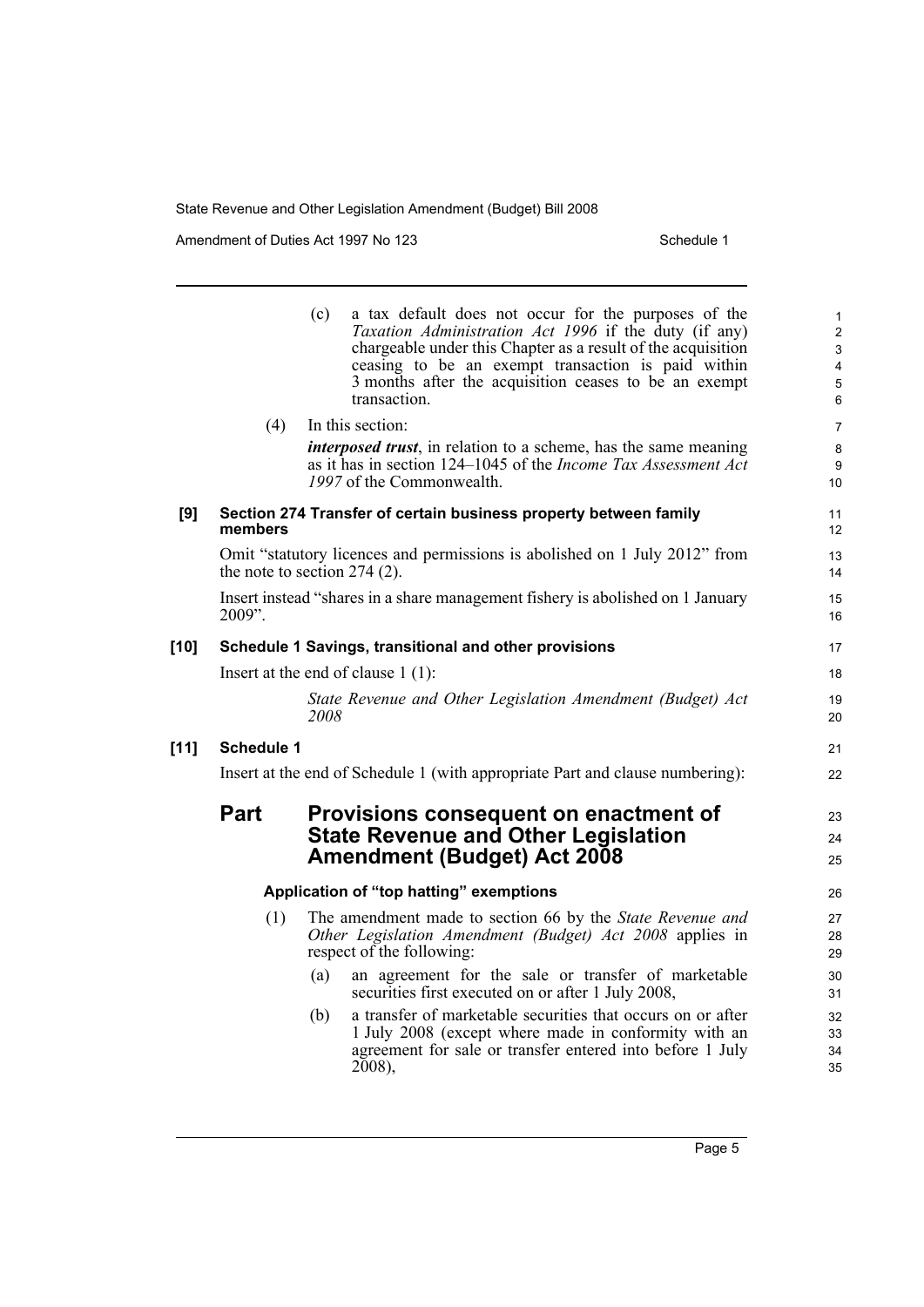| (c) | the vesting of marketable securities by or as a consequence     |
|-----|-----------------------------------------------------------------|
|     | of an order of a court, if the order is made on or after 1 July |
|     | 2008.                                                           |

(2) Section 163ZEA, as inserted by the *State Revenue and Other Legislation Amendment (Budget) Act 2008*, applies in respect of an acquisition made on or after 1 July 2008.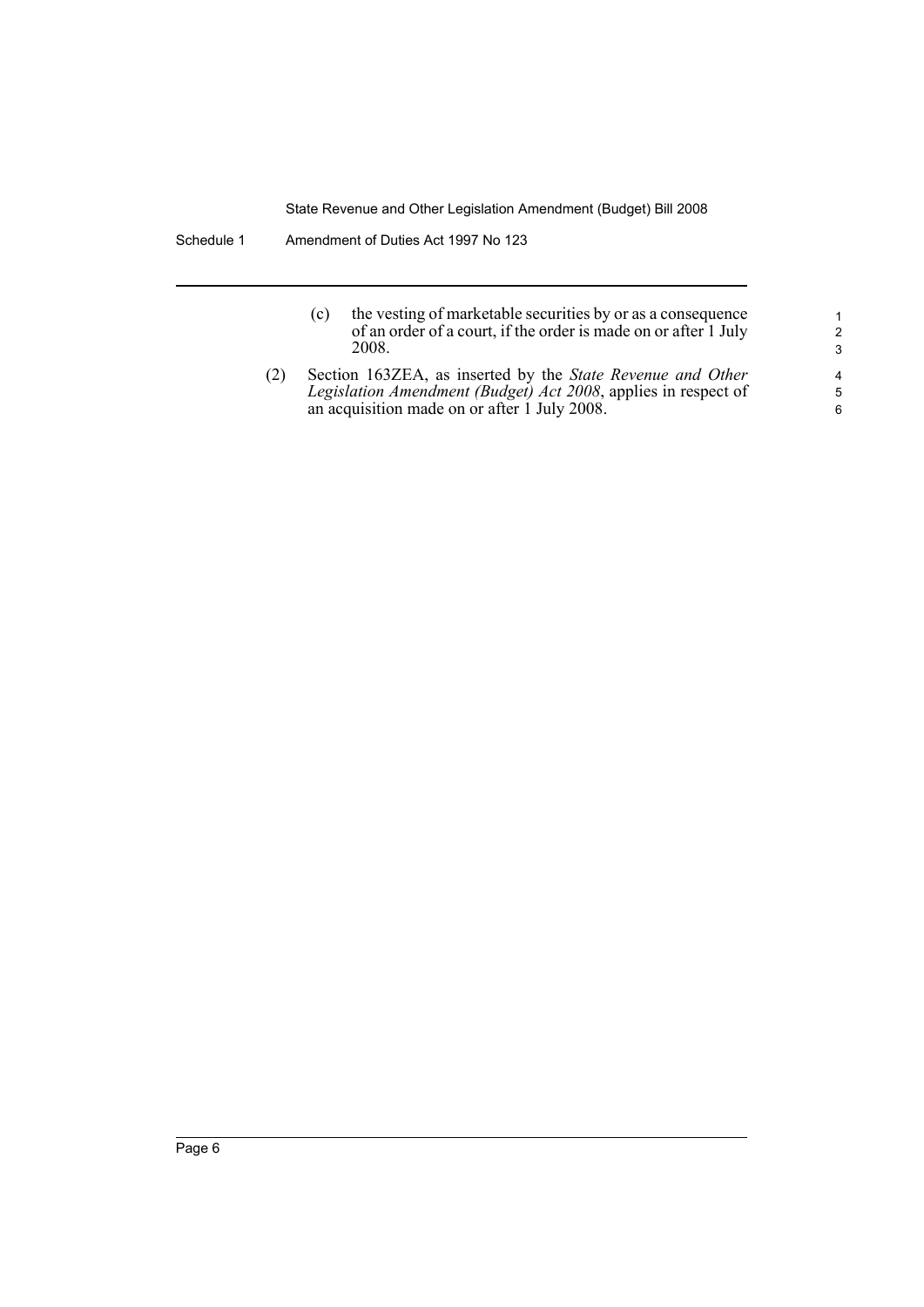Amendment of Payroll Tax Act 2007 No 21 Schedule 2

## **Schedule 2 Amendment of Payroll Tax Act 2007 No 21**

(Section 3)

19

1 2

3

#### **[1] Section 86 Registration**

Omit section 86 (1). Insert instead:

- (1) An employer who is not already registered must apply for registration as an employer under this Act if:
	- (a) during a month in a financial year the employer pays or is liable to pay, anywhere, wages of more than the weekly threshold amount per week that are wholly or partly taxable wages, or
	- (b) the employer is a member of a group the members of which together during a month in a financial year pay or are liable to pay, anywhere, wages of more than the weekly threshold amount per week that are wholly or partly taxable wages,

with the *weekly threshold amount* calculated in accordance with the following formula (disregarding any amount in cents):

$$
\frac{TA}{N}\times 7
$$

where:

|     | $N$ is the number of days in the financial year.<br><b>TA</b> is the threshold amount for the financial year as provided by | 20<br>21 |
|-----|-----------------------------------------------------------------------------------------------------------------------------|----------|
|     | Schedule 1.                                                                                                                 | 22       |
| [2] | Schedule 1 Calculation of payroll tax liability for financial year<br>commencing 1 July 2007 and subsequent financial years | 23<br>24 |
|     | Omit the definition of $\bf{R}$ in clause 1. Insert instead:                                                                | 25       |
|     | $\boldsymbol{R}$ is:                                                                                                        | 26       |
|     | $6\%$ until 1 January 2009, and<br>(a)                                                                                      | 27       |
|     | 5.75% on and from 1 January 2009 until the end of<br>(b)<br>31 December 2009, and                                           | 28<br>29 |
|     | 5.65% on and from 1 January 2010 until the end of<br>(c)<br>31 December 2010, and                                           | 30<br>31 |
|     | $5.5\%$ on and from 1 January 2011.<br>(d)                                                                                  | 32       |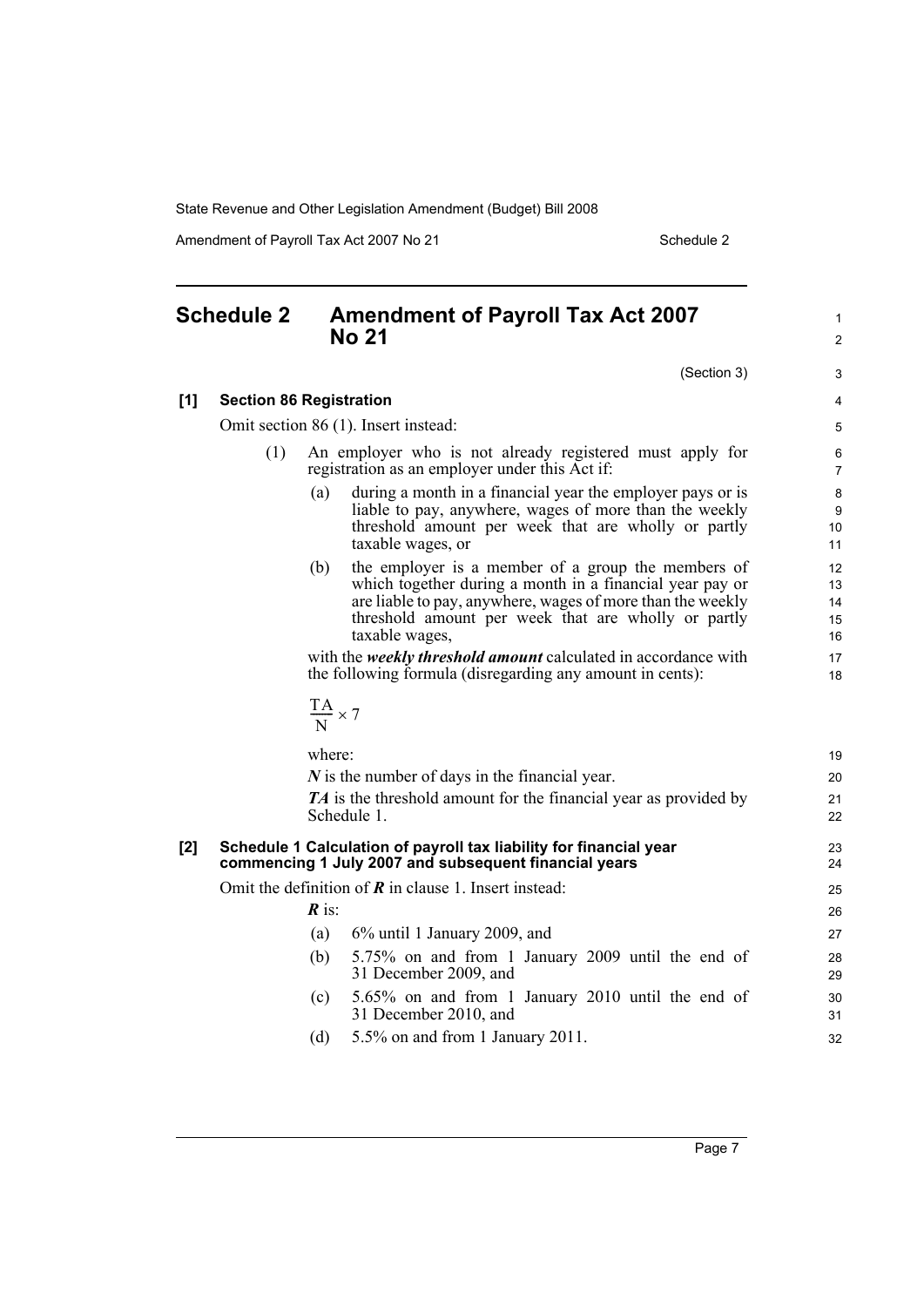Schedule 2 Amendment of Payroll Tax Act 2007 No 21

| [3] |           | Schedule 1, clause 1   |     |                                                                                                                                                                                                                                                                                                                                                                         | 1                                |
|-----|-----------|------------------------|-----|-------------------------------------------------------------------------------------------------------------------------------------------------------------------------------------------------------------------------------------------------------------------------------------------------------------------------------------------------------------------------|----------------------------------|
|     |           |                        |     | Omit the definition of TA or threshold amount. Insert instead:                                                                                                                                                                                                                                                                                                          | $\overline{c}$                   |
|     |           |                        |     | <b>TA</b> or threshold amount is:                                                                                                                                                                                                                                                                                                                                       | $\ensuremath{\mathsf{3}}$        |
|     |           |                        | (a) | \$600,000 for a financial year before the financial year<br>commencing on 1 July 2008, or                                                                                                                                                                                                                                                                               | 4<br>$\overline{5}$              |
|     |           |                        | (b) | for the financial year commencing on 1 July 2008 and<br>subsequent financial years—the threshold amount for that<br>financial year determined in accordance with clause 1A.                                                                                                                                                                                             | 6<br>$\overline{7}$<br>8         |
| [4] |           | Schedule 1, clause 1A  |     |                                                                                                                                                                                                                                                                                                                                                                         | 9                                |
|     |           | Insert after clause 1: |     |                                                                                                                                                                                                                                                                                                                                                                         | 10                               |
|     | <b>1A</b> |                        |     | Indexation of threshold amount commencing in 2008                                                                                                                                                                                                                                                                                                                       | 11                               |
|     |           | (1)                    |     | This clause applies to the determination of the threshold amount<br>for the financial year commencing on 1 July 2008 and subsequent<br>financial years.                                                                                                                                                                                                                 | 12<br>13<br>14                   |
|     |           | (2)                    |     | The threshold amount for a financial year is to be determined by<br>multiplying $$600,000$ by $A/B$ , where:                                                                                                                                                                                                                                                            | 15<br>16                         |
|     |           |                        |     | A is the Sydney CPI number for March in the financial year<br>before the financial year for which the threshold amount is to be<br>determined, and                                                                                                                                                                                                                      | 17<br>18<br>19                   |
|     |           |                        |     | <b>B</b> is the Sydney CPI number for March 2006, and<br>$A/B$ is calculated to 3 decimal places.                                                                                                                                                                                                                                                                       | 20<br>21                         |
|     |           | (3)                    |     | If the threshold amount for a financial year determined in<br>accordance with subclause $(2)$ would be an amount that is less<br>than the threshold amount for the previous financial year, the<br>threshold amount for the financial year is to be determined to be<br>the same as the threshold amount for that previous financial year.                              | 22<br>23<br>24<br>25<br>26       |
|     |           | (4)                    |     | If the threshold amount determined under this clause for a<br>financial year is not a multiple of $$1,000$ , the amount is to be<br>rounded to the nearest $$1,000$ (with an amount of \$500 to be<br>rounded down).                                                                                                                                                    | 27<br>28<br>29<br>30             |
|     |           | (5)                    |     | The Chief Commissioner is to publish a notice in the Gazette<br>before the start of each financial year (starting with the financial<br>year commencing on 1 July 2009) specifying the threshold<br>amount determined under this clause for the financial year.<br>Note. The threshold amount for the 2008 financial year determined<br>under this clause is \$623,000. | 31<br>32<br>33<br>34<br>35<br>36 |
|     |           |                        |     |                                                                                                                                                                                                                                                                                                                                                                         |                                  |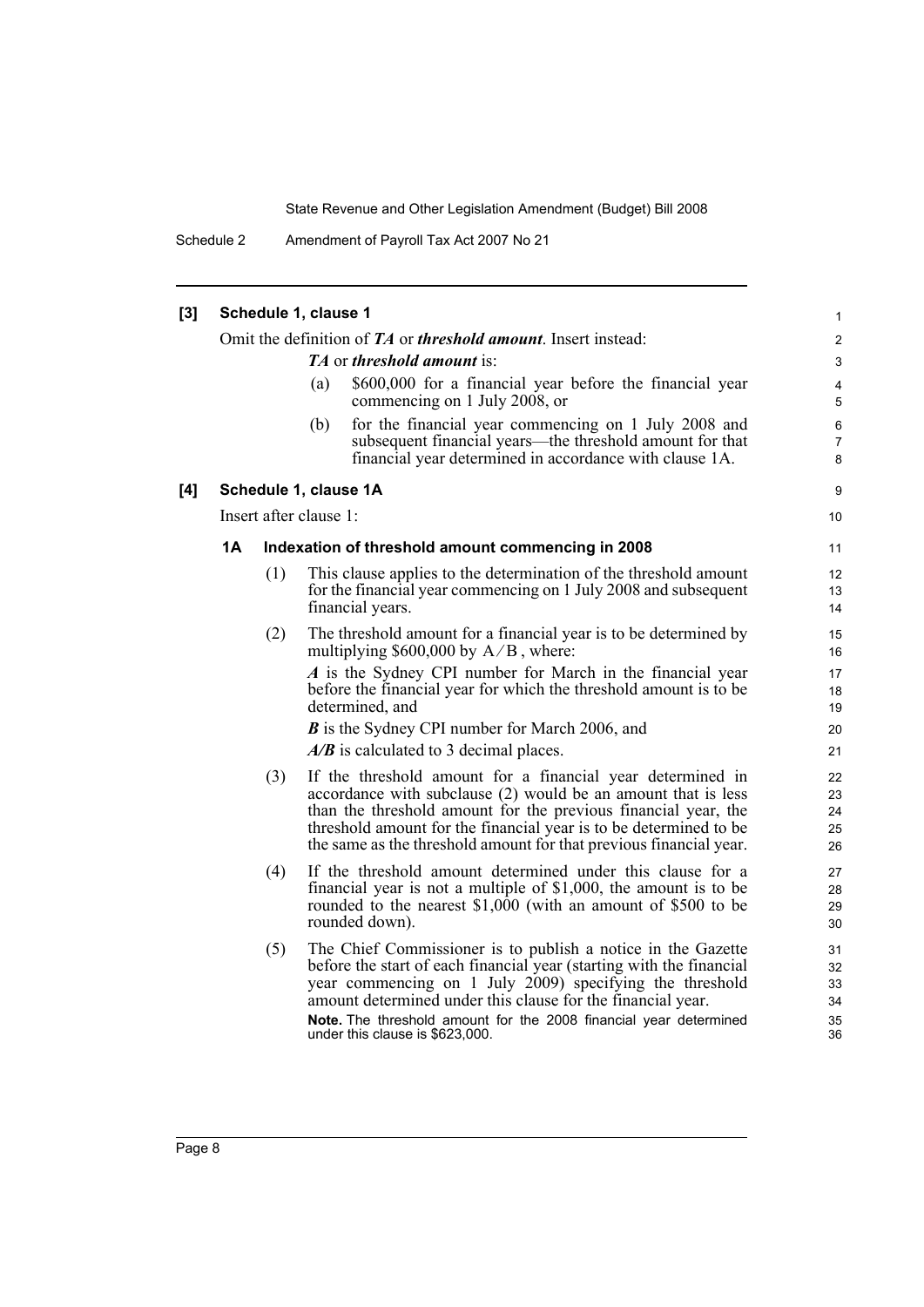Amendment of Payroll Tax Act 2007 No 21 Schedule 2

|     | (6)                    | In this clause:<br>Sydney CPI number means the Consumer Price Index (All                                                                                                                               | 1<br>2              |
|-----|------------------------|--------------------------------------------------------------------------------------------------------------------------------------------------------------------------------------------------------|---------------------|
|     |                        | Groups Index) for Sydney issued by the Australian Statistician.                                                                                                                                        | 3                   |
| [5] |                        | <b>Schedule 2 NSW specific provisions</b>                                                                                                                                                              | 4                   |
|     | Insert after clause 3: |                                                                                                                                                                                                        | 5                   |
|     | 3A                     | Special provision for financial years 2008-2010                                                                                                                                                        | 6                   |
|     |                        | For payroll tax payable in relation to a financial year<br>commencing on 1 July 2008, 2009 or 2010:                                                                                                    | $\overline{7}$<br>8 |
|     |                        | the amount of payroll tax that an employer is required to<br>(a)<br>pay is to be ascertained in accordance with Schedule 2A<br>rather than Schedule 1, and                                             | 9<br>10<br>11       |
|     |                        | clauses 2 and 3 do not apply to the calculation of that<br>(b)<br>payroll tax, and                                                                                                                     | 12<br>13            |
|     |                        | a reference in section 82 (Determination of correct amount<br>(c)<br>of payroll tax) to Schedule 1 is to be read as a reference to<br>Schedule 2A.                                                     | 14<br>15<br>16      |
| [6] | <b>Schedule 2A</b>     |                                                                                                                                                                                                        | 17                  |
|     |                        | Insert after Schedule 2:                                                                                                                                                                               | 18                  |
|     | <b>Schedule 2A</b>     | <b>Special provisions for financial</b><br>years 2008-2010                                                                                                                                             | 19<br>20            |
|     |                        | (Schedule 2, clause 3A)                                                                                                                                                                                | 21                  |
|     | Part 1                 | <b>Introduction</b>                                                                                                                                                                                    | 22                  |
|     | 1                      | <b>Application of Schedule</b>                                                                                                                                                                         | 23                  |
|     |                        | This Schedule applies for the purpose of ascertaining the payroll<br>tax payable by an employer in relation to a financial year<br>commencing on 1 July 2008, 2009 or 2010.                            | 24<br>25<br>26      |
|     | 2                      | Determination of amount of payroll tax                                                                                                                                                                 | 27                  |
|     | (1)                    | The amount that an employer is liable to pay as payroll tax for<br>any period is to be determined in accordance with this Schedule.                                                                    | 28<br>29            |
|     | (2)                    | The amount of payroll tax that an employer is required to pay in<br>relation to a return of wages in respect of a period is the amount<br>determined for that period in accordance with this Schedule. | 30<br>31<br>32      |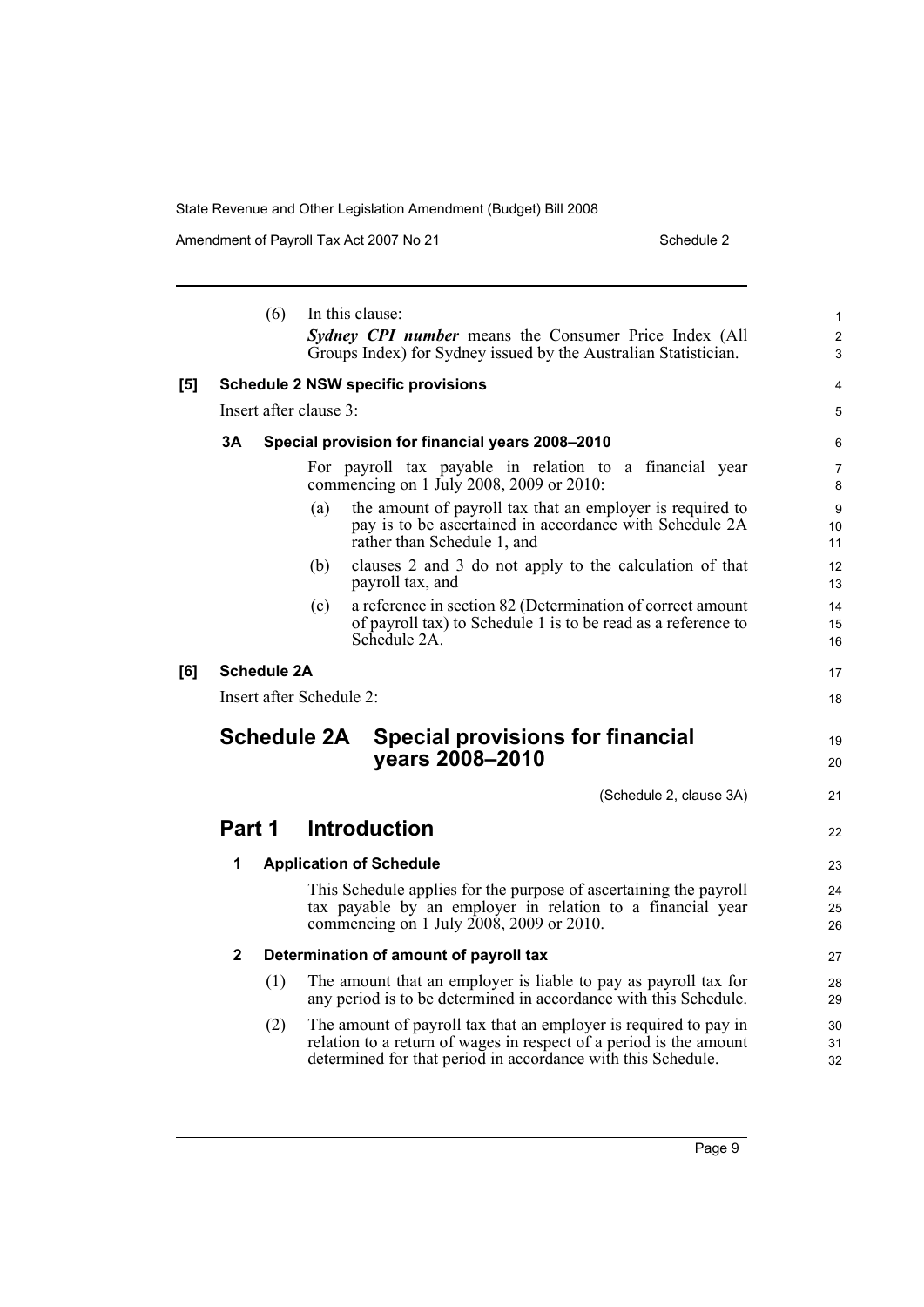Schedule 2 Amendment of Payroll Tax Act 2007 No 21

| 3      | Determination of payroll tax for full financial year                                                                                              |  |
|--------|---------------------------------------------------------------------------------------------------------------------------------------------------|--|
|        | The amount that an employer is liable to pay as payroll tax for a                                                                                 |  |
|        | financial year is to be determined as the sum of the amount that                                                                                  |  |
|        | the employer is liable to pay as payroll tax for the first half of the                                                                            |  |
|        | financial year and the amount that the employer is liable to pay as                                                                               |  |
|        | payroll tax for the second half of the financial year, with those<br>amounts determined in accordance with this Schedule.                         |  |
|        | <b>Note.</b> This method of adding the payroll tax payable for 2 half-years                                                                       |  |
|        | accommodates the change of tax rates that occurs on 1 January of 2009,                                                                            |  |
|        | 2010 and 2011 (which is half way through each of the relevant financial<br>years).                                                                |  |
| 4      | <b>Definitions</b>                                                                                                                                |  |
|        | In this Schedule:                                                                                                                                 |  |
|        | <i>annual threshold amount</i> means the threshold amount under                                                                                   |  |
|        | Schedule 1 for the financial year of which the relevant period                                                                                    |  |
|        | forms part.                                                                                                                                       |  |
|        | <i>financial year</i> means a financial year commencing on 1 July                                                                                 |  |
|        | 2008, 2009 or 2010.                                                                                                                               |  |
|        | <b>half-year</b> means the first or second half of a financial year (with                                                                         |  |
|        | the first half comprising the months July to December and the                                                                                     |  |
|        | second half comprising the months January to June).                                                                                               |  |
|        | $N$ is the number of days in the relevant period.                                                                                                 |  |
|        | <b>R</b> has the same value as in Schedule 1 in respect of the relevant<br>period.                                                                |  |
|        | <i>relevant period</i> means the period to which the calculation of the<br>relevant payroll tax relates.                                          |  |
|        | <b>TA</b> or <b>threshold amount</b> for a relevant period is the amount                                                                          |  |
|        | calculated by multiplying the annual threshold amount by<br>$N/365$ .                                                                             |  |
|        | Note. Clauses 9 and 14 provide that when wages for half a financial year                                                                          |  |
|        | are less than the threshold amount for that half-year, the unused portion<br>of that threshold amount is to be allocated to the other half of the |  |
|        | financial year.                                                                                                                                   |  |
| Part 2 | Employers who are not members of a                                                                                                                |  |
|        | group                                                                                                                                             |  |
| 5      | <b>Application of Part</b>                                                                                                                        |  |
|        | This Part applies only to an employer who is not a member of a                                                                                    |  |
|        | group.                                                                                                                                            |  |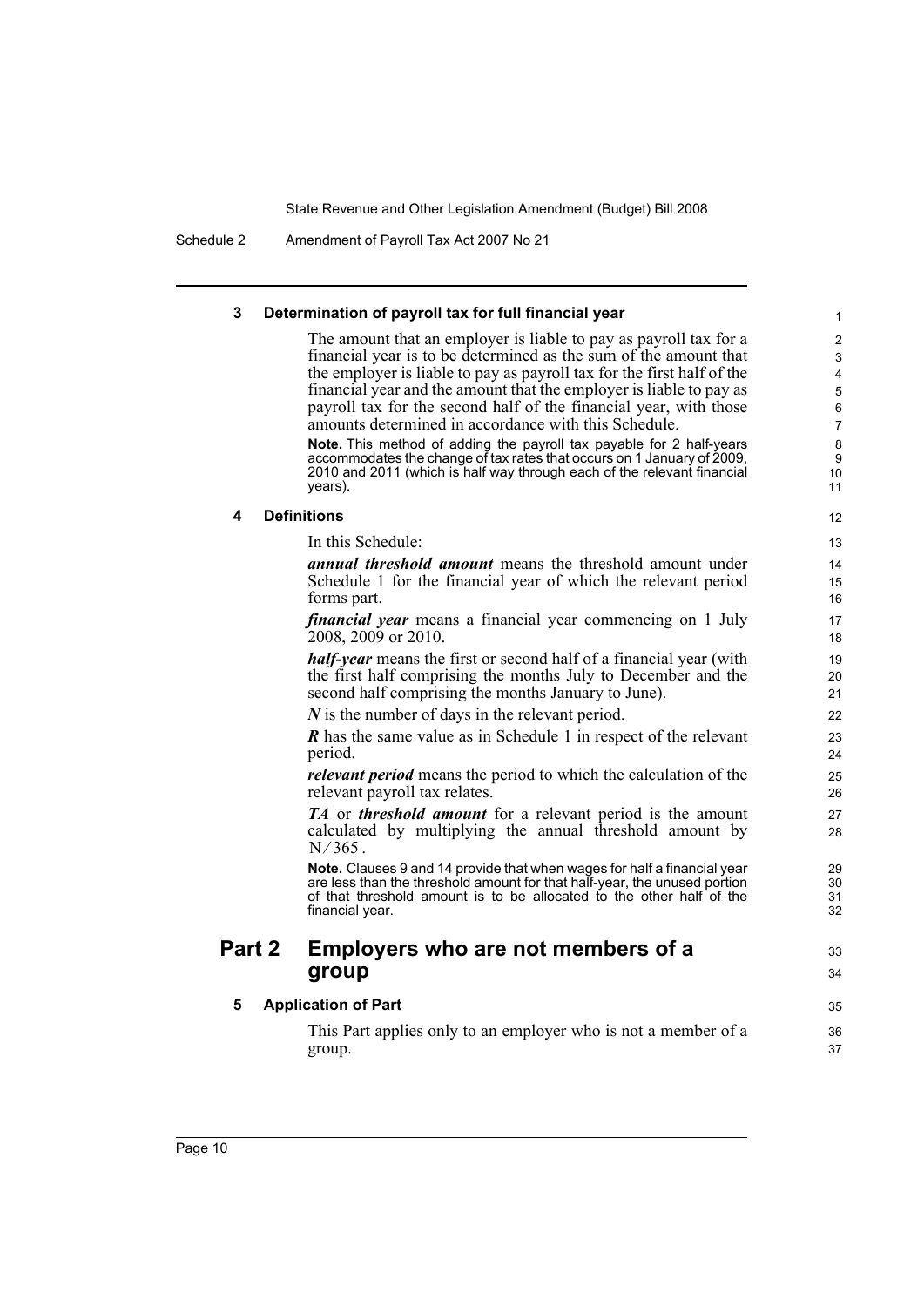Amendment of Payroll Tax Act 2007 No 21 Schedule 2

#### **6 Definitions** In this Part: *C* is the number of days in the relevant period in respect of which the employer paid or was liable to pay taxable wages or interstate wages (otherwise than as a member of a group). *IW* represents the total interstate wages paid or payable by the employer concerned (otherwise than as a member of a group) during the relevant period. *TW* represents the total taxable wages paid or payable by the employer concerned (otherwise than as a member of a group) during the relevant period. **7 Payroll of employer not more than threshold** An employer is not liable to pay payroll tax for a relevant period if the total taxable wages and interstate wages paid or payable by the employer (otherwise than as a member of a group) during that period is not more than the *employer's threshold amount* for that 1 2 3 4 5 6 7 8  $\alpha$ 10 11 12 13 14 15 16

period, being the amount calculated in accordance with the

$$
TA \times \frac{C}{N}
$$

### **8 Payroll of employer over threshold**

following formula:

If the total taxable wages and interstate wages paid or payable by an employer (otherwise than as a member of a group) during the relevant period is more than the employer's threshold amount for that period, the employer is liable to pay as payroll tax for that period the amount of dollars calculated in accordance with the following formula:

$$
\left[\text{T} \text{W} - \left[\frac{\text{T} \text{W}}{\text{T} \text{W} + \text{I} \text{W}} \times \text{T} \text{A} \times \frac{\text{C}}{\text{N}}\right]\right] \times \text{R}
$$

### **9 Increase in half-year threshold for threshold credit from other half-year**

(1) If the total taxable wages and interstate wages paid or payable by an employer during a half-year otherwise than as a member of a group (*the half-year total*) is less than the threshold amount for that half-year (*the half-year TA*), the difference between the half-year total and the half-year TA is to be added to the threshold amount for the other half-year of the financial year concerned to arrive at an *adjusted TA* for that other half-year.

Page 11

18

17

19  $20$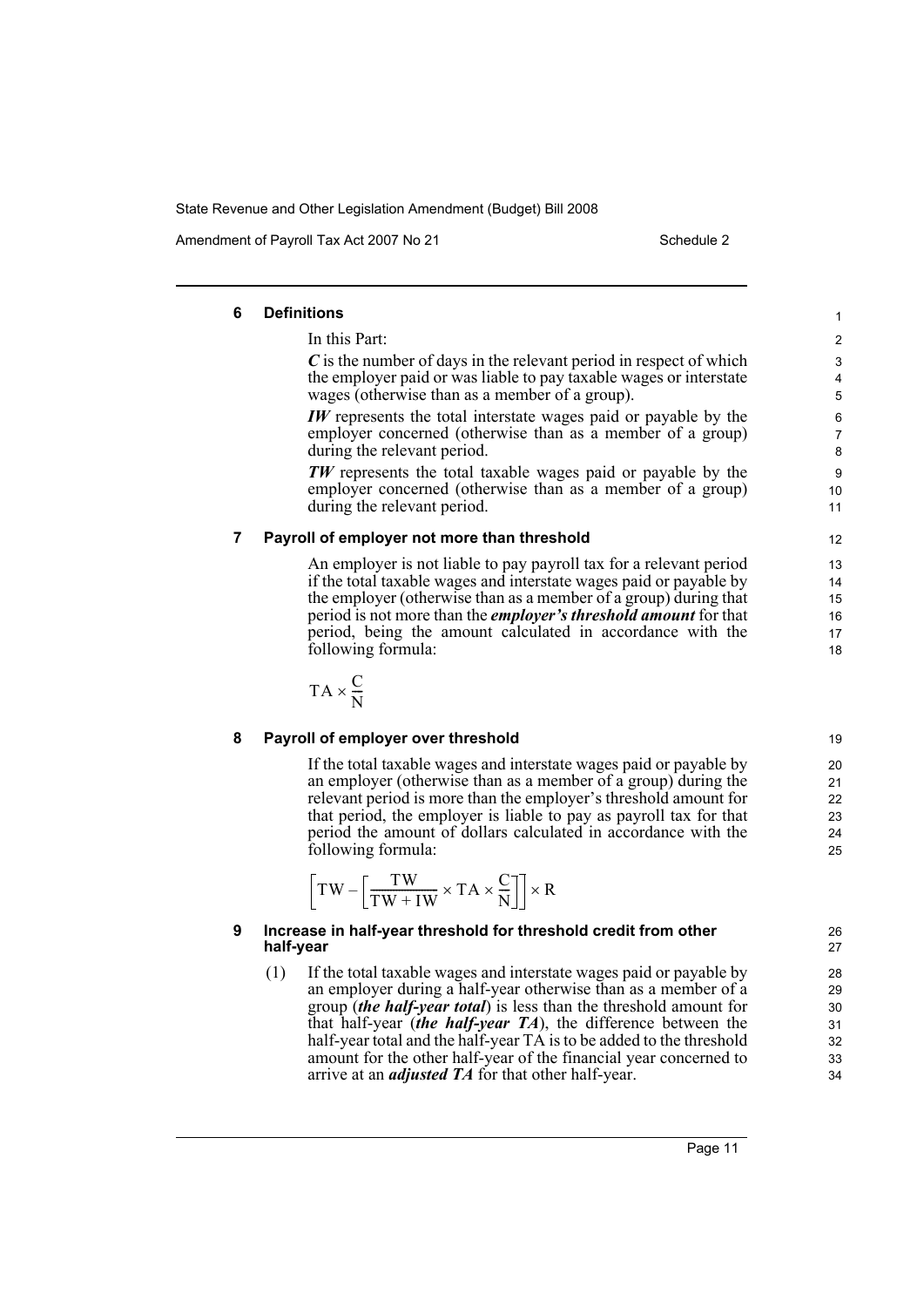|    | (2)    | When there is an adjusted TA for the second half of a financial<br>year, the threshold amount for any relevant period in that second<br>half is the amount determined by multiplying the adjusted TA by<br>$N/181$ .                                                                                                                                                                                                                                                     | $\mathbf{1}$<br>$\overline{c}$<br>3                                   |
|----|--------|--------------------------------------------------------------------------------------------------------------------------------------------------------------------------------------------------------------------------------------------------------------------------------------------------------------------------------------------------------------------------------------------------------------------------------------------------------------------------|-----------------------------------------------------------------------|
|    | (3)    | When there is an adjusted TA for the first half of a financial year,<br>that adjusted TA is the threshold amount that is to be used to<br>determine the amount that the employer is liable to pay as payroll<br>tax for that first half (as part of the determination of the amount<br>of payroll tax payable for the full financial year) but is not to be<br>used to redetermine the amount of payroll tax for any relevant<br>period that is part of that first half. | 4<br>$\sqrt{5}$<br>6<br>$\overline{7}$<br>8<br>$\boldsymbol{9}$<br>10 |
|    | Part 3 | Groups with a designated group employer                                                                                                                                                                                                                                                                                                                                                                                                                                  | 11                                                                    |
| 10 |        | <b>Application of Part</b>                                                                                                                                                                                                                                                                                                                                                                                                                                               | 12                                                                    |
|    |        | This Part applies only to an employer who is a member of a group<br>for which there is a designated group employer.                                                                                                                                                                                                                                                                                                                                                      | 13<br>14                                                              |
| 11 |        | <b>Definitions</b>                                                                                                                                                                                                                                                                                                                                                                                                                                                       | 15                                                                    |
|    |        | In this Part:                                                                                                                                                                                                                                                                                                                                                                                                                                                            | 16                                                                    |
|    |        | $\boldsymbol{C}$ is the number of days in the relevant period in respect of which<br>at least one member of the group paid or was liable to pay (as a<br>member of the group) taxable wages or interstate wages.                                                                                                                                                                                                                                                         | 17<br>18<br>19                                                        |
|    |        | <b>GIW</b> represents the total interstate wages paid or payable by the<br>group concerned during the relevant period.                                                                                                                                                                                                                                                                                                                                                   | 20<br>21                                                              |
|    |        | <b>GTW</b> represents the total taxable wages paid or payable by the<br>group concerned during the relevant period.                                                                                                                                                                                                                                                                                                                                                      | 22<br>23                                                              |
|    |        | TW represents the total taxable wages paid or payable by the<br>employer concerned (as a member of the group) during the<br>relevant period.                                                                                                                                                                                                                                                                                                                             | 24<br>25<br>26                                                        |
| 12 |        | Payroll of group not more than threshold                                                                                                                                                                                                                                                                                                                                                                                                                                 | 27                                                                    |
|    |        | None of the members of a group is liable to pay payroll tax for<br>the relevant period if the total taxable wages and interstate wages<br>paid or payable by the group during that period is not more than<br>the <i>group threshold amount</i> for that period, being the amount<br>calculated in accordance with the following formula:                                                                                                                                | 28<br>29<br>30<br>31<br>32                                            |

$$
TA \times \frac{C}{N}
$$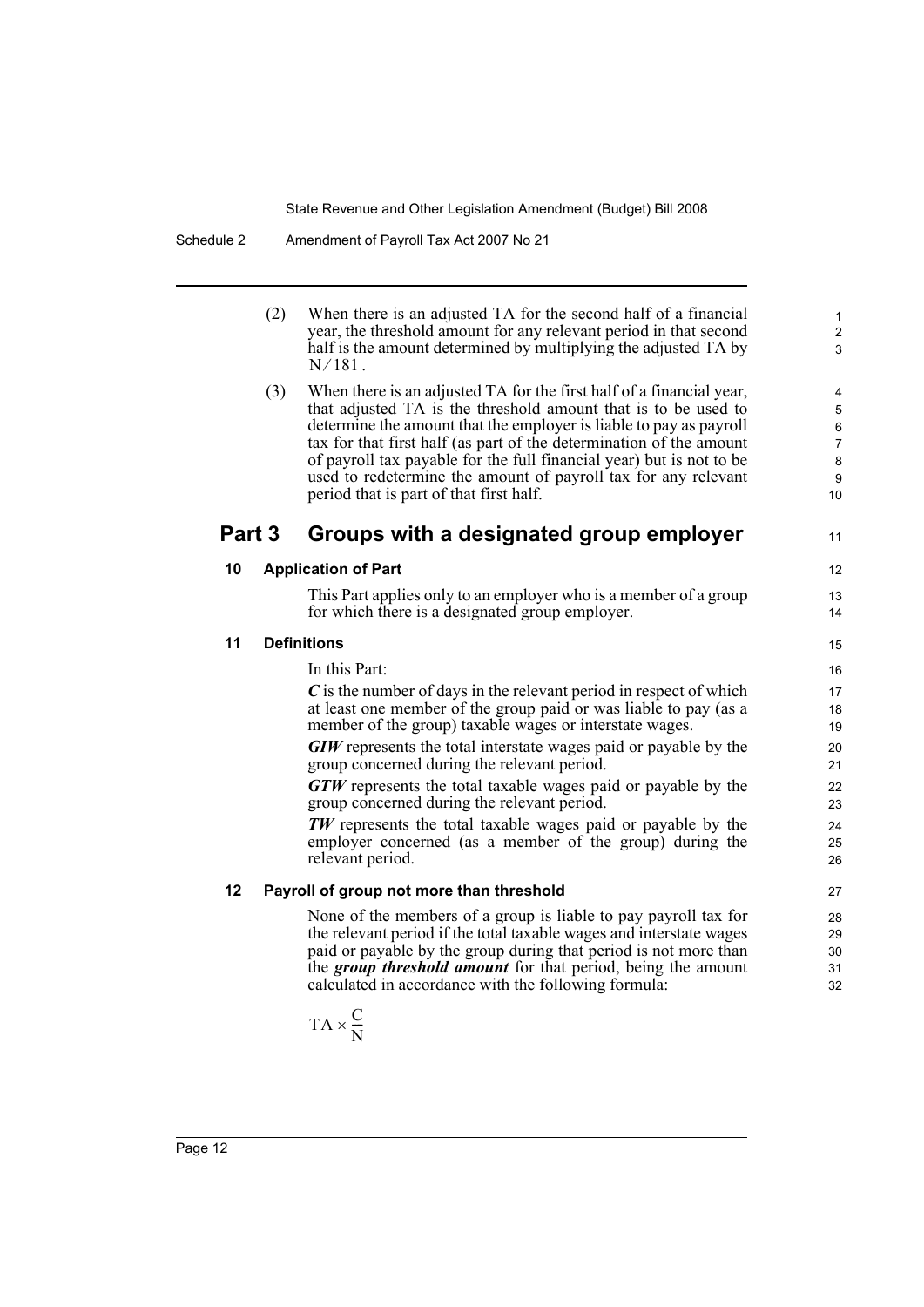Amendment of Payroll Tax Act 2007 No 21 Schedule 2

#### **13 Payroll of group over threshold** (1) If the total taxable wages and interstate wages paid or payable by a group during the relevant period is more than the group threshold amount for that period, payroll tax is payable as provided by subclauses (2) and (3). (2) The designated group employer for the group is liable to pay as payroll tax for the relevant period the amount of dollars calculated in accordance with the following formula: (3) Each member of the group (other than that designated group employer) is liable to pay as payroll tax for the relevant period the amount of dollars calculated in accordance with the following formula: **14 Increase in second-half TA for first-half credit** (1) If the total taxable wages and interstate wages paid or payable by a group during a half-year (*the half-year total*) is less than the threshold amount for that half-year (*the half-year TA*), the difference between the half-year total and the half-year TA is to be added to the threshold amount for the other half-year of the financial year concerned to arrive at an *adjusted TA* for that other half-year. (2) When there is an adjusted TA for the second half of a financial year, the threshold amount for any relevant period in that second half is the amount determined by multiplying the adjusted TA by. (3) When there is an adjusted TA for the first half of a financial year, that adjusted TA is the threshold amount that is to be used to determine the amount that the employer is liable to pay as payroll tax for that first half (as part of the determination of the amount of payroll tax payable for the full financial year) but is not to be used to redetermine the amount of payroll tax for any relevant period that is part of that first half. 1 2 3 4 5 6 7 8  $TW - \left[\frac{GTW}{GTW + GIW} \times TA \times \frac{C}{N}\right] \times R$ 9 10 11 12  $TW \times R$ 13 14 15 16 17 18 19 20 21 22 23  $N/181$ . 24 25 26 27 28 29 30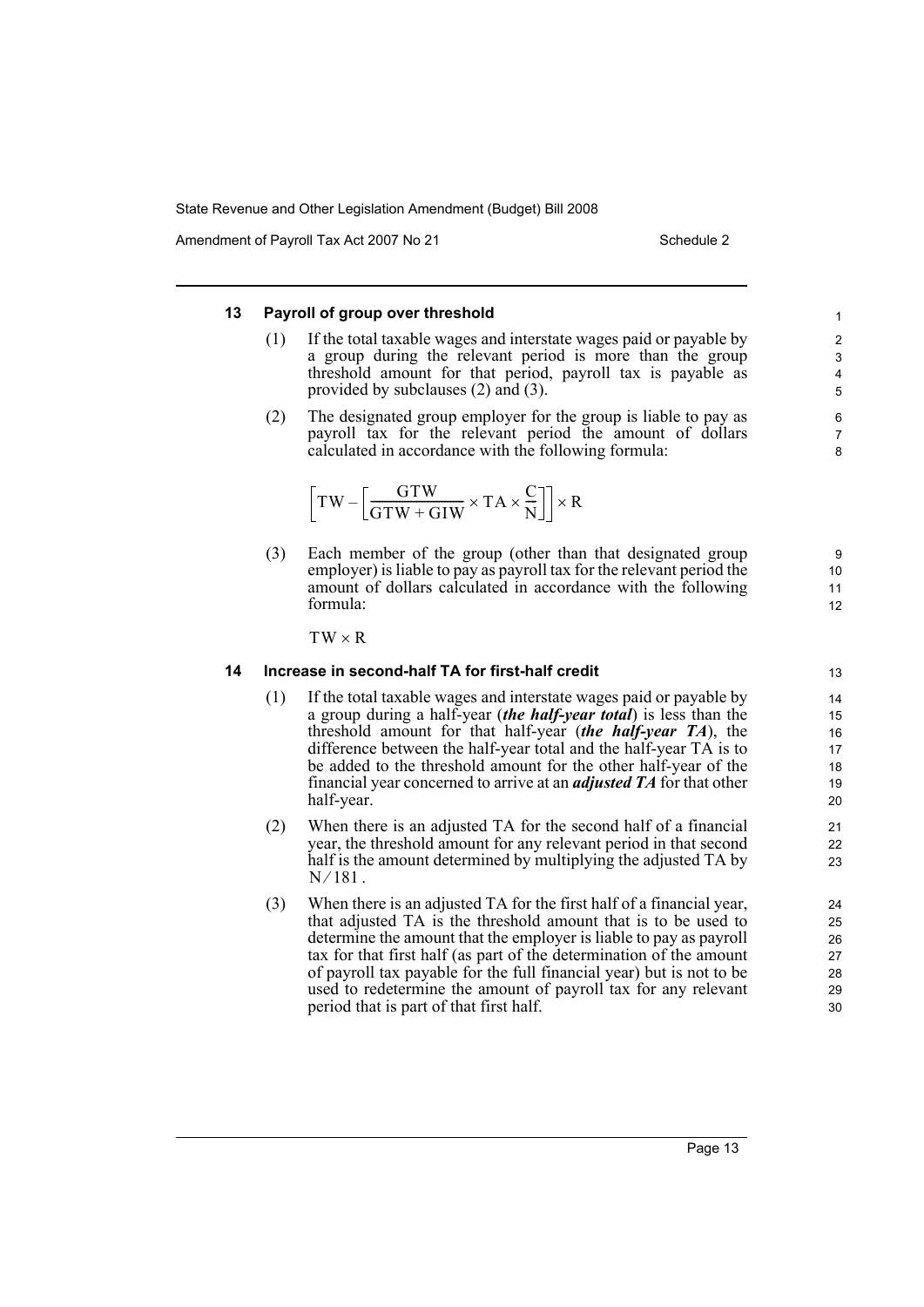|     | Part 4 | Groups with no designated group<br>employer                                                                                                                       | 1<br>2              |
|-----|--------|-------------------------------------------------------------------------------------------------------------------------------------------------------------------|---------------------|
|     | 15     | <b>Application of Part</b>                                                                                                                                        | 3                   |
|     |        | This Part applies only to an employer who is a member of a group<br>for which there is no designated group employer.                                              | $\overline{4}$<br>5 |
|     | 16     | <b>Definitions</b>                                                                                                                                                | 6                   |
|     |        | In this Part:                                                                                                                                                     | $\overline{7}$      |
|     |        | <b>TW</b> represents the total taxable wages paid or payable by the<br>employer concerned (as a member of the group) during the<br>relevant period.               | 8<br>9<br>10        |
|     | 17     | <b>Calculation of payroll tax</b>                                                                                                                                 | 11                  |
|     |        | Each member of the group is liable to pay as payroll tax for the<br>relevant period the amount of dollars calculated in accordance<br>with the following formula: | 12<br>13<br>14      |
|     |        | $TW \times R$                                                                                                                                                     |                     |
| [7] |        | Schedule 3 Savings, transitional and other provisions                                                                                                             | 15                  |
|     |        | Insert at the end of clause $1(1)$ :                                                                                                                              | 16                  |
|     |        | State Revenue and Other Legislation Amendment (Budget) Act<br>2008                                                                                                | 17<br>18            |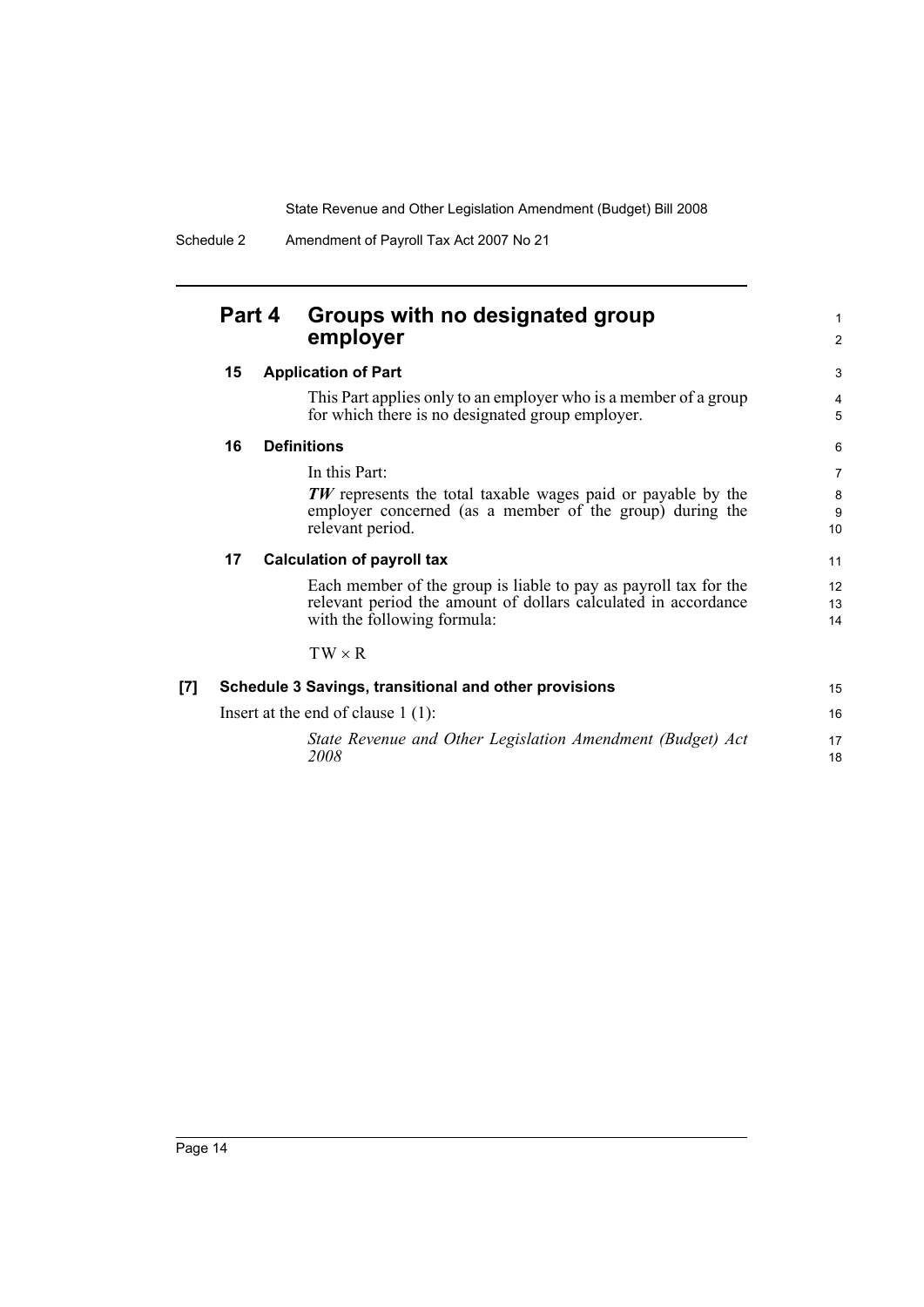Amendment of Public Finance and Audit Act 1983 No 152

#### **Schedule 3 Amendment of Public Finance and Audit Act 1983 No 152** (Section 3) **[1] Section 4 Definitions** Omit the definitions of *financial report*, *general government sector* and *the Total State Sector Accounts* from section 4 (1). Insert the following in alphabetical order: *consolidated financial statements* means the consolidated financial statements for the State prepared by the Treasurer under section  $6(1)$ . *general government sector* means New South Wales agencies or activities listed or described as part of the general government sector by the Australian Bureau of Statistics (which are listed or described in accordance with international statistics conventions). *general government sector financial statements* means the financial statements for the general government sector prepared by the Treasurer under section 6 (1). **[2] Section 4 (1)** Omit paragraph (a) of the definition of *financial year*. Insert instead: (a) the consolidated financial statements or the general government sector financial statements, means the period from 1 July to the next following 30 June, **[3] Section 6** Omit the section. Insert instead: **6 Preparation of consolidated financial statements and general government sector financial statements** (1) As soon as practicable after the end of each financial year, the Treasurer is to prepare: (a) consolidated financial statements for the State as at 30 June in that financial year, being a whole of government financial report for the State prepared in accordance with Australian Accounting Standards, and (b) financial statements for the general government sector as at 30 June in that financial year, being a financial report for the general government sector prepared in accordance with Australian Accounting Standards. 1  $\mathfrak{p}$ 3 4 5 6 7 8 9 10 11 12 13 14 15 16 17 18 19 20 21 22 23 24 25 26 27  $28$ 29 30 31 32 33 34 35 36 37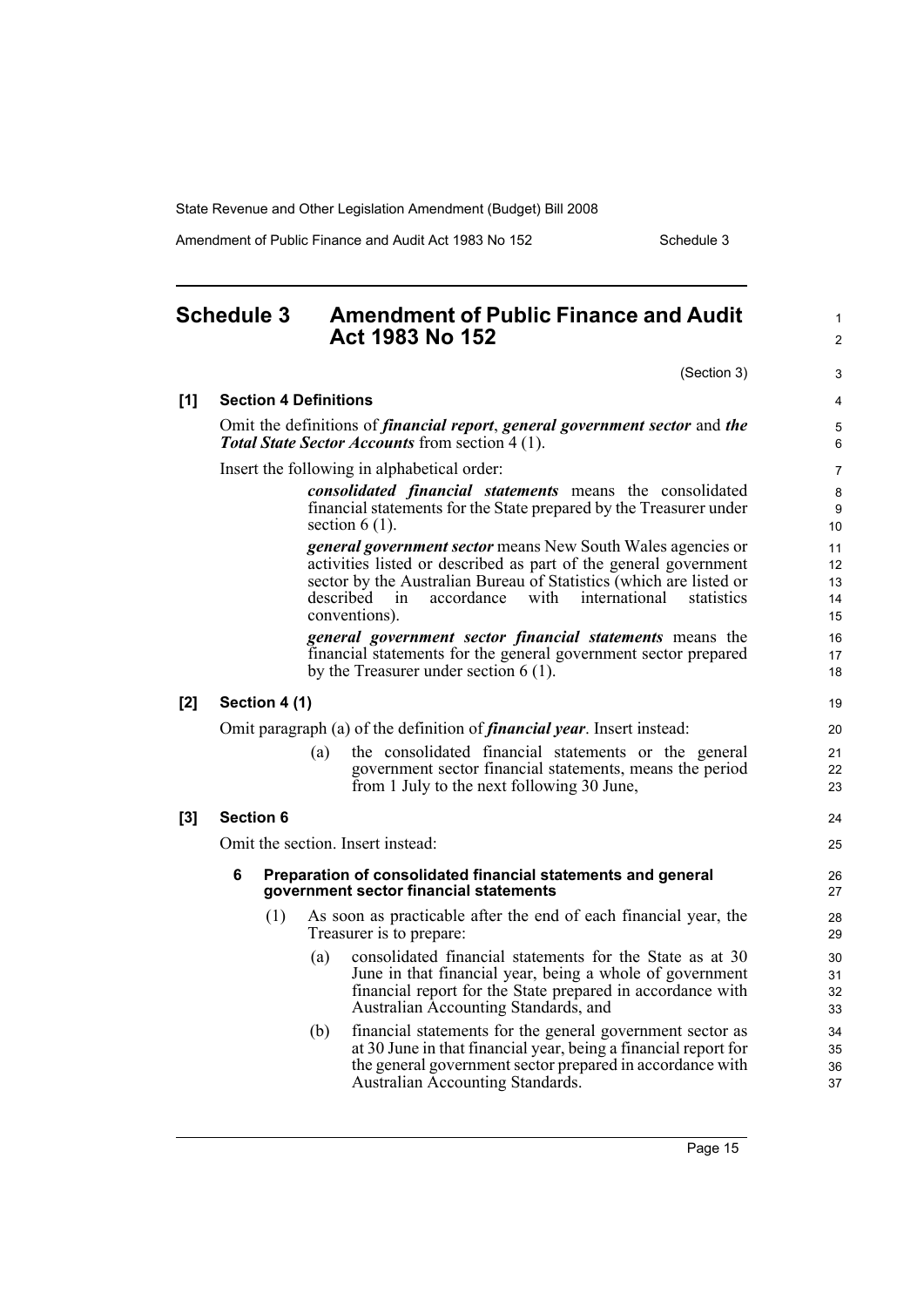|       | (2)               | The consolidated financial statements and general government<br>sector financial statements may be presented in a single report, in<br>such form or manner as the Treasurer may determine.                                                                                     | 1<br>$\overline{\mathbf{c}}$<br>3 |
|-------|-------------------|--------------------------------------------------------------------------------------------------------------------------------------------------------------------------------------------------------------------------------------------------------------------------------|-----------------------------------|
|       | (3)               | The Treasurer may combine, include or amalgamate with, or<br>present together with, in such form or manner as the Treasurer<br>may determine, or attach to, the statements required to be<br>prepared under this section such other reports as the Treasurer<br>may determine. | 4<br>5<br>6<br>7<br>8             |
|       | (4)               | On or before 15 September, the Treasurer is to transmit the<br>statements prepared under this section in relation to the preceding<br>financial year to the Auditor-General.                                                                                                   | 9<br>10<br>11                     |
| [4]   |                   | Section 8 Monthly statements and half-yearly reviews                                                                                                                                                                                                                           | 12                                |
|       |                   | Omit "GFS" in section 8 (1). Insert instead "general government sector".                                                                                                                                                                                                       | 13                                |
| [5]   | Section 8 (2)     |                                                                                                                                                                                                                                                                                | 14                                |
|       |                   | Omit "and the Total State Sector Accounts".                                                                                                                                                                                                                                    | 15                                |
|       |                   | Insert instead ", the consolidated financial statements and the general<br>government sector financial statements".                                                                                                                                                            | 16<br>17                          |
| [6]   |                   | Section $8(3)(a)$ and $(b)$                                                                                                                                                                                                                                                    | 18                                |
|       |                   | Omit "GFS" wherever occurring.                                                                                                                                                                                                                                                 | 19                                |
| $[7]$ |                   | <b>Section 9 Treasurer's directions</b>                                                                                                                                                                                                                                        | 20                                |
|       |                   | Omit section $9(2)(g)$ . Insert instead:                                                                                                                                                                                                                                       | 21                                |
|       |                   | the preparation of the consolidated financial statements,<br>(g)<br>general government sector financial statements and other<br>financial reports,                                                                                                                             | 22<br>23<br>24                    |
| [8]   | Section 9 (2) (k) |                                                                                                                                                                                                                                                                                | 25                                |
|       | Omit "program".   |                                                                                                                                                                                                                                                                                | 26                                |
| [9]   |                   | Section 23A Transfers in relation to commitments                                                                                                                                                                                                                               | 27                                |
|       |                   | Omit "Total State Sector Accounts" from section 23A (4).                                                                                                                                                                                                                       | 28                                |
|       |                   | Insert instead "consolidated financial statements".                                                                                                                                                                                                                            | 29                                |
| [10]  |                   | Section 24 Transfer of functions between Departments etc                                                                                                                                                                                                                       | 30                                |
|       |                   | Omit "Total State Sector Accounts" from section 24 (5).                                                                                                                                                                                                                        | 31                                |
|       |                   | Insert instead "consolidated financial statements".                                                                                                                                                                                                                            | 32                                |
|       |                   |                                                                                                                                                                                                                                                                                |                                   |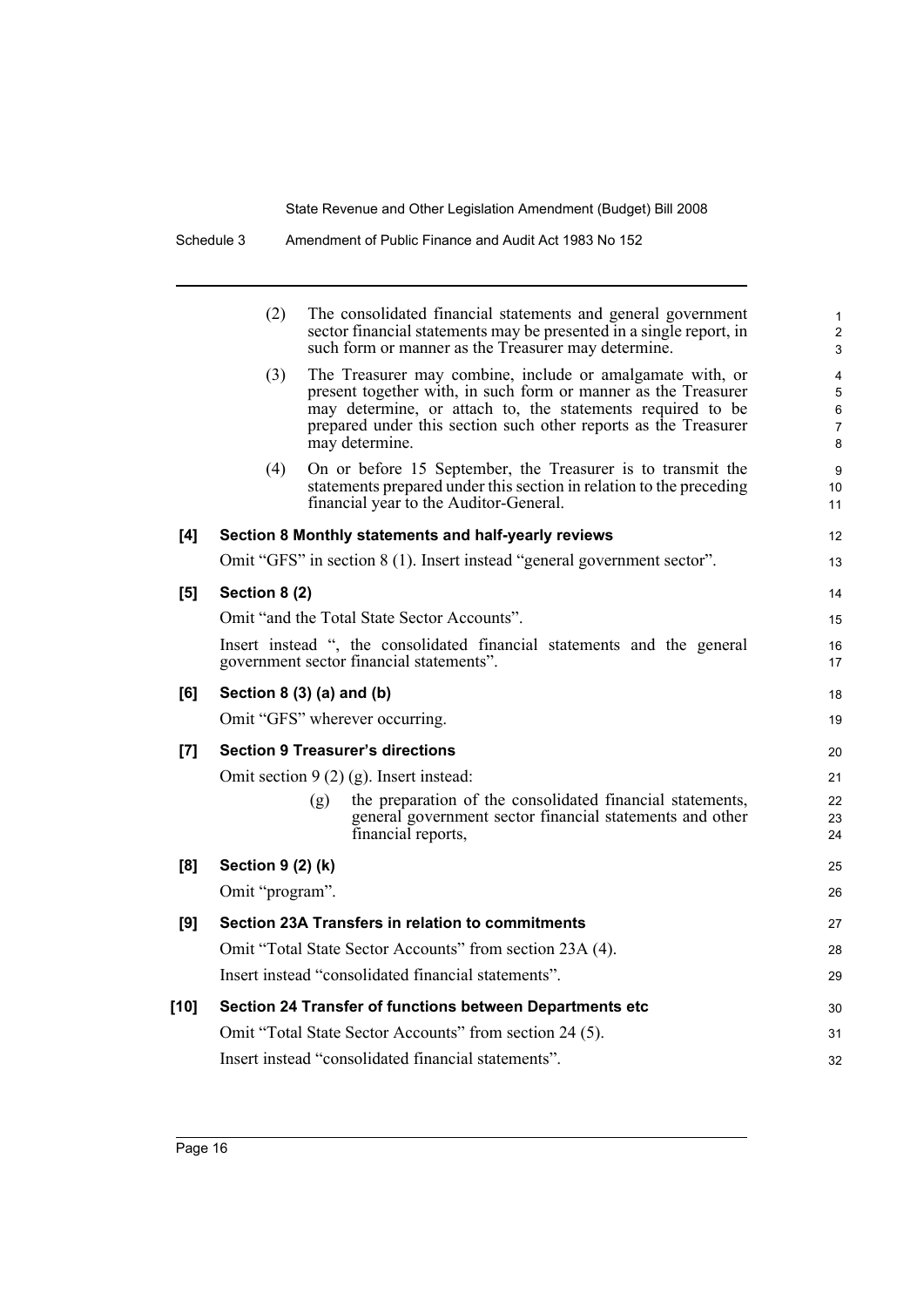Amendment of Public Finance and Audit Act 1983 No 152 Schedule 3

| $[11]$ |     | <b>Section 27A</b> |                                                                                                                                                                                                                                                                                               | $\mathbf{1}$               |
|--------|-----|--------------------|-----------------------------------------------------------------------------------------------------------------------------------------------------------------------------------------------------------------------------------------------------------------------------------------------|----------------------------|
|        |     |                    | Omit the section. Insert instead:                                                                                                                                                                                                                                                             | 2                          |
|        | 27A |                    | <b>Preparation and presentation of Budget Papers</b>                                                                                                                                                                                                                                          |                            |
|        |     | (1)                | The Budget Papers are to be presented on a basis that covers the<br>general government sector.                                                                                                                                                                                                | 4<br>5                     |
|        |     | (2)                | The primary financial statements in the Budget Papers are to be<br>prepared in accordance with Australian Accounting Standards<br>and presented in a format that accords with Australian<br>Accounting Standards.                                                                             | 6<br>7<br>8<br>9           |
|        |     | (3)                | The Treasurer may determine that the standards referred to in<br>subsection (2) should be departed from if the Treasurer is of the<br>opinion that the departure is necessary in a particular case to<br>present an accurate view of the financial position detailed in the<br>Budget Papers. | 10<br>11<br>12<br>13<br>14 |
|        |     | (4)                | The Treasurer is to prepare a report on any such departure<br>containing details of, and reasons for, the departure and the report<br>is to be tabled in each House of Parliament with the Budget<br>Papers.                                                                                  | 15<br>16<br>17<br>18       |
|        |     | (5)                | It is not necessary for the Budget Papers to be presented so as to<br>include notes within the meaning of Australian Accounting<br>Standards.                                                                                                                                                 | 19<br>20<br>21             |
|        |     | (6)                | In this section:                                                                                                                                                                                                                                                                              | 22                         |
|        |     |                    | <i>primary financial statements</i> in the Budget Papers means the<br>financial statements referred to in section $27AA(2)$ (e).                                                                                                                                                              | 23<br>24                   |
| $[12]$ |     |                    | <b>Section 27AA Content of Budget Papers</b>                                                                                                                                                                                                                                                  | 25                         |
|        |     |                    | Omit "GFS" from section 27AA (1) and (2) (b), wherever occurring.                                                                                                                                                                                                                             | 26                         |
| $[13]$ |     |                    | Section 27AA (2) (c)                                                                                                                                                                                                                                                                          | 27                         |
|        |     |                    | Omit the paragraph. Insert instead:                                                                                                                                                                                                                                                           | 28                         |
|        |     |                    | information about the results and services and total<br>(c)<br>expenses of each service group,                                                                                                                                                                                                | 29<br>30                   |
| $[14]$ |     |                    | Section 27AA (2) (e)                                                                                                                                                                                                                                                                          | 31                         |
|        |     |                    | Omit section 27AA (2) (e) and (f). Insert instead:                                                                                                                                                                                                                                            | 32                         |
|        |     |                    | the following financial statements:<br>(e)                                                                                                                                                                                                                                                    | 33                         |
|        |     |                    | a statement of financial position for the general<br>(i)<br>government sector,                                                                                                                                                                                                                | 34<br>35                   |
|        |     |                    |                                                                                                                                                                                                                                                                                               |                            |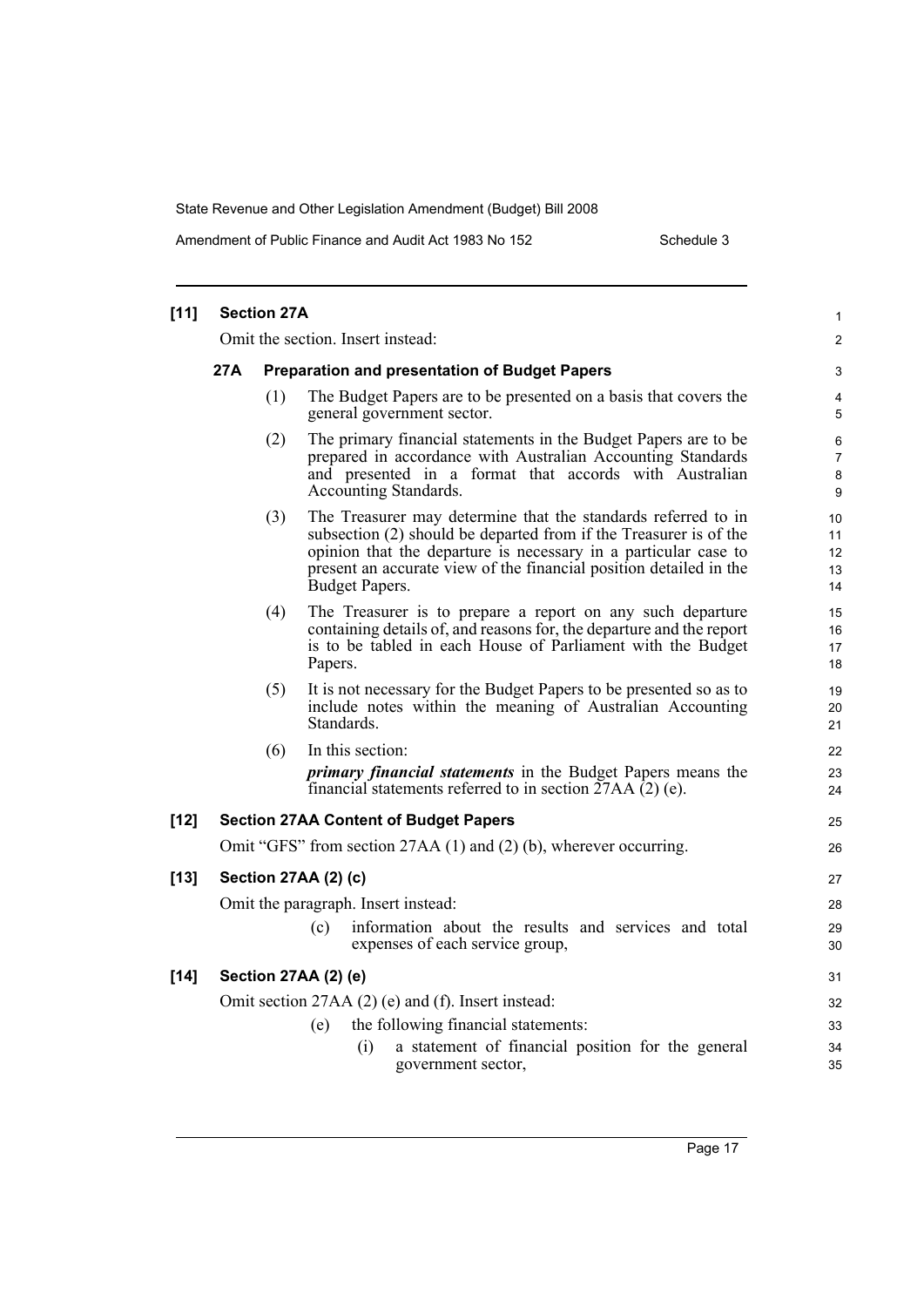19 20

|        |                                                                                                            |                   | (ii)                                   | an operating statement for the general government<br>sector,                                                                                                                                                 |  |  |
|--------|------------------------------------------------------------------------------------------------------------|-------------------|----------------------------------------|--------------------------------------------------------------------------------------------------------------------------------------------------------------------------------------------------------------|--|--|
|        |                                                                                                            |                   | (iii)                                  | a cash flow statement for the general government<br>sector.                                                                                                                                                  |  |  |
| $[15]$ |                                                                                                            |                   | <b>Section 27B The Auditor-General</b> |                                                                                                                                                                                                              |  |  |
|        |                                                                                                            |                   |                                        | Omit "Total State Sector Accounts" from section 27B (3) (a).                                                                                                                                                 |  |  |
|        | Insert instead "consolidated financial statements, the general government<br>sector financial statements". |                   |                                        |                                                                                                                                                                                                              |  |  |
| [16]   | <b>Section 39 Application and interpretation</b>                                                           |                   |                                        |                                                                                                                                                                                                              |  |  |
|        | Insert after section $39(2A)$ :                                                                            |                   |                                        |                                                                                                                                                                                                              |  |  |
|        |                                                                                                            | (2B)              | section 41A.                           | A reference in this Division to a financial report, in relation to a<br>statutory body, is a reference to the financial report referred to in                                                                |  |  |
| [17]   | <b>Section 45A Application and interpretation</b>                                                          |                   |                                        |                                                                                                                                                                                                              |  |  |
|        | Insert after section $45A(3)$ :                                                                            |                   |                                        |                                                                                                                                                                                                              |  |  |
|        | (3A)                                                                                                       |                   | section 45D                            | A reference in this Division to a financial report, in relation to a<br>Department, is a reference to the financial report referred to in                                                                    |  |  |
| [18]   |                                                                                                            | <b>Section 49</b> |                                        |                                                                                                                                                                                                              |  |  |
|        | Omit the section. Insert instead:                                                                          |                   |                                        |                                                                                                                                                                                                              |  |  |
|        | 49                                                                                                         |                   |                                        | <b>Examination of consolidated financial statements and general</b><br>government sector financial statements                                                                                                |  |  |
|        |                                                                                                            | (1)               | The Auditor-General:                   |                                                                                                                                                                                                              |  |  |
|        |                                                                                                            |                   | (a)<br>general                         | is to examine the consolidated financial statements and<br>sector<br>financial<br>government<br>statements<br>transmitted to the Auditor-General by the Treasurer in<br>accordance with section $6(4)$ , and |  |  |
|        |                                                                                                            |                   | (b)                                    | is to prepare and sign an opinion, in relation to each of<br>those statements, as to whether the statements are properly<br>drawn up in accordance with this Act.                                            |  |  |
|        |                                                                                                            | (2)               |                                        | If the consolidated financial statements and general government<br>sector financial statements are presented in a single report, the                                                                         |  |  |

Auditor-General may prepare and sign a single opinion in

relation to that report.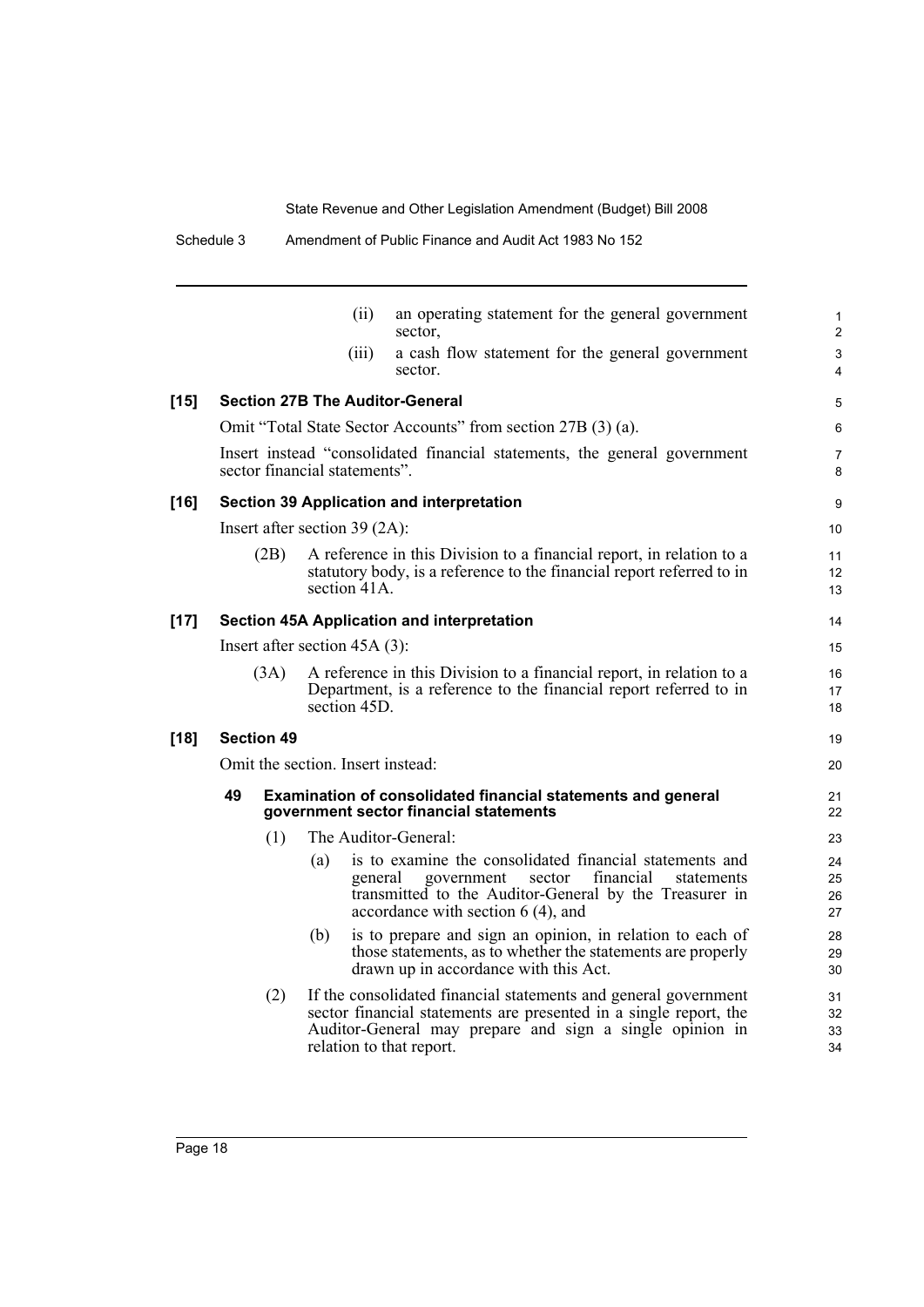Amendment of Public Finance and Audit Act 1983 No 152 Schedule 3

|        |                                                                                                           | (3)                   | On or before 22 October after receiving the consolidated<br>financial statements and general government sector financial<br>statements from the Treasurer, the Auditor-General is to transmit<br>the statements and the opinion or opinions prepared under this<br>section to the Treasurer.                                                                           | $\mathbf{1}$<br>$\overline{c}$<br>$\ensuremath{\mathsf{3}}$<br>$\overline{4}$<br>$\overline{5}$ |  |
|--------|-----------------------------------------------------------------------------------------------------------|-----------------------|------------------------------------------------------------------------------------------------------------------------------------------------------------------------------------------------------------------------------------------------------------------------------------------------------------------------------------------------------------------------|-------------------------------------------------------------------------------------------------|--|
|        |                                                                                                           | (4)                   | Nothing in this section prevents the alteration of the consolidated<br>financial statements or general government sector financial<br>statements, with the approval of the Auditor-General, after being<br>received by the Auditor-General and before being transmitted to<br>the Treasurer.                                                                           | $\,6\,$<br>$\overline{7}$<br>$\bf 8$<br>$\boldsymbol{9}$<br>10                                  |  |
| $[19]$ |                                                                                                           | <b>Section 51</b>     |                                                                                                                                                                                                                                                                                                                                                                        | 11                                                                                              |  |
|        |                                                                                                           |                       | Omit the section. Insert instead:                                                                                                                                                                                                                                                                                                                                      | 12                                                                                              |  |
|        | 51                                                                                                        |                       | Presentation of financial statements and opinions to Legislative<br><b>Assembly</b>                                                                                                                                                                                                                                                                                    | 13<br>14                                                                                        |  |
|        |                                                                                                           | (1)                   | The Treasurer, not later than 31 October in the year following<br>that to which the consolidated financial statements and general<br>government sector financial statements relate, is to present those<br>statements as audited by the Auditor-General, and the opinion or<br>opinions of the Auditor-General as to those statements, to the<br>Legislative Assembly. | 15<br>16<br>17<br>18<br>19<br>20                                                                |  |
|        |                                                                                                           | (2)                   | If, at the time at which the Treasurer seeks to present the audited<br>statements and Auditor-General's opinion to the Legislative<br>Assembly, the Legislative Assembly is not sitting, the Treasurer<br>is to present the audited statements and opinion to the Clerk of the<br>Legislative Assembly to be dealt with in accordance with section<br>63C.             | 21<br>22<br>23<br>24<br>25<br>26                                                                |  |
| $[20]$ |                                                                                                           |                       | <b>Section 52 Auditor-General's reports</b>                                                                                                                                                                                                                                                                                                                            | 27                                                                                              |  |
|        | Omit "Total State Sector Accounts" from section 52 (1) where firstly<br>occurring.                        |                       |                                                                                                                                                                                                                                                                                                                                                                        |                                                                                                 |  |
|        | Insert instead "consolidated financial statements and general government<br>sector financial statements". |                       |                                                                                                                                                                                                                                                                                                                                                                        |                                                                                                 |  |
| $[21]$ |                                                                                                           | <b>Section 52 (1)</b> |                                                                                                                                                                                                                                                                                                                                                                        | 32                                                                                              |  |
|        | Omit "Total State Sector Accounts" where secondly occurring.                                              |                       |                                                                                                                                                                                                                                                                                                                                                                        |                                                                                                 |  |
|        | Insert instead "statements".                                                                              |                       |                                                                                                                                                                                                                                                                                                                                                                        |                                                                                                 |  |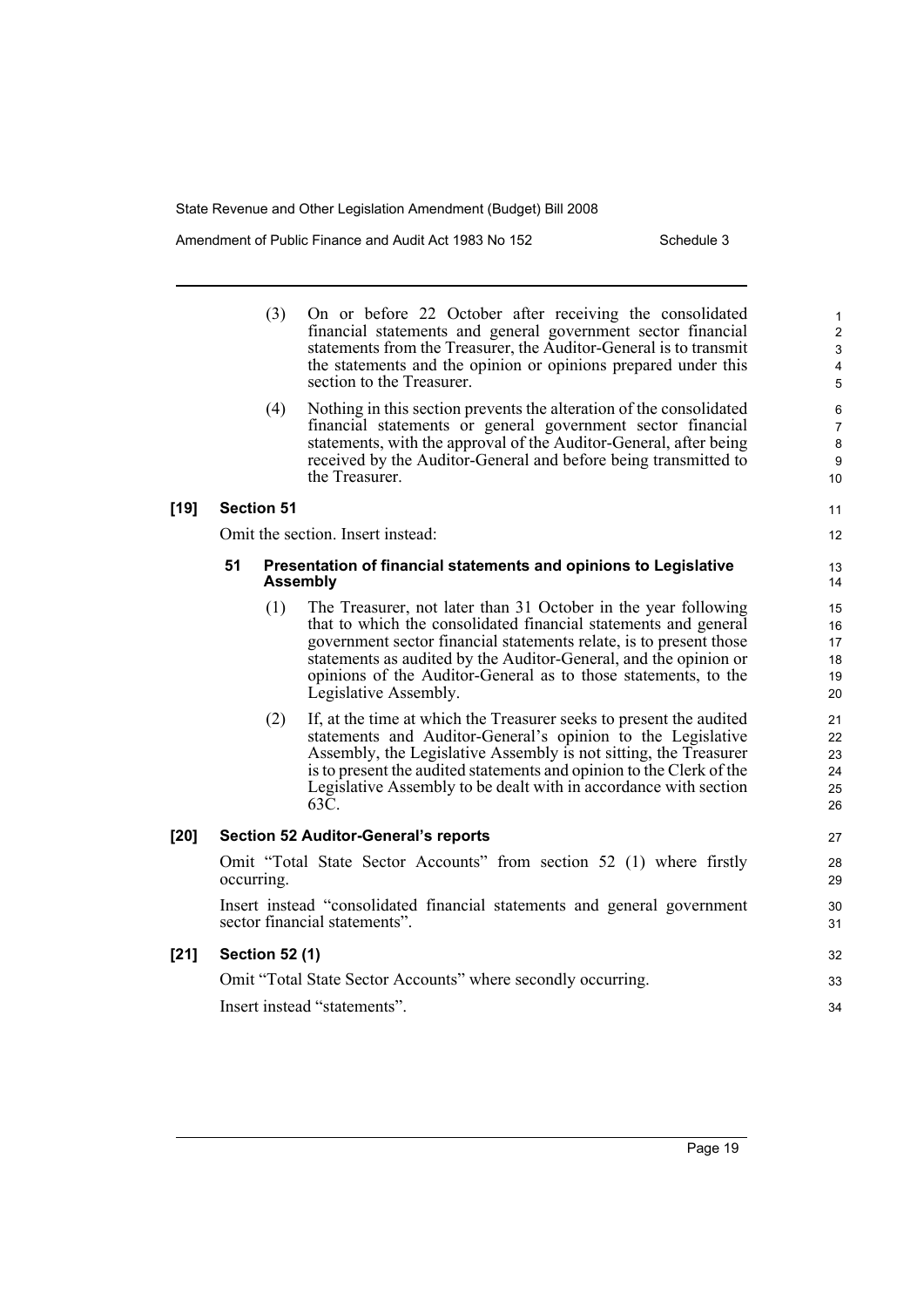Schedule 3 Amendment of Public Finance and Audit Act 1983 No 152

| $[22]$ | <b>Section 52 (3)</b>                                                                                                                      |                                                                                                                                                                                            | $\mathbf{1}$        |  |  |
|--------|--------------------------------------------------------------------------------------------------------------------------------------------|--------------------------------------------------------------------------------------------------------------------------------------------------------------------------------------------|---------------------|--|--|
|        |                                                                                                                                            | Omit "Total State Sector Accounts".                                                                                                                                                        | 2                   |  |  |
|        |                                                                                                                                            | Insert instead "consolidated financial statements, the general government<br>sector financial statements".                                                                                 | 3<br>4              |  |  |
| $[23]$ |                                                                                                                                            | <b>Section 57 Functions of Committee</b>                                                                                                                                                   | 5                   |  |  |
|        | occurring.                                                                                                                                 | Omit "Total State Sector Accounts" from section 57 (1) (a) and (c), wherever                                                                                                               | 6<br>$\overline{7}$ |  |  |
|        |                                                                                                                                            | Insert instead "consolidated financial statements and general government<br>sector financial statements".                                                                                  | 8<br>9              |  |  |
| $[24]$ | <b>Section 63F</b>                                                                                                                         |                                                                                                                                                                                            | 10 <sup>1</sup>     |  |  |
|        |                                                                                                                                            | Omit the section. Insert instead:                                                                                                                                                          | 11                  |  |  |
|        | 63F                                                                                                                                        | <b>Status of Workers Compensation Insurance Fund</b>                                                                                                                                       | 12                  |  |  |
|        |                                                                                                                                            | The Workers Compensation Insurance Fund established under<br>the <i>Workers Compensation Act 1987</i> (including the assets and<br>liabilities of that Fund):                              | 13<br>14<br>15      |  |  |
|        |                                                                                                                                            | is not an entity under the control of the New South Wales<br>(a)<br>Government for the purposes of the preparation of the<br>consolidated financial statements under this Act, and         | 16<br>17<br>18      |  |  |
|        |                                                                                                                                            | is not part of the general government sector for the<br>(b)<br>purposes of this Act or the <i>Fiscal Responsibility Act 2005</i> .                                                         | 19<br>20            |  |  |
| $[25]$ |                                                                                                                                            | Schedule 4 Savings, transitional and other provisions                                                                                                                                      | 21                  |  |  |
|        |                                                                                                                                            | Insert at the end of clause $1(1)$ :                                                                                                                                                       | 22                  |  |  |
|        |                                                                                                                                            | State Revenue and Other Legislation Amendment (Budget) Act<br>2008                                                                                                                         | 23<br>24            |  |  |
| $[26]$ | Schedule 4, Part 6                                                                                                                         |                                                                                                                                                                                            | 25                  |  |  |
|        | Insert after Part 5:                                                                                                                       |                                                                                                                                                                                            |                     |  |  |
|        | Part 6<br><b>Provisions consequent on enactment of</b><br><b>State Revenue and Other Legislation</b><br><b>Amendment (Budget) Act 2008</b> |                                                                                                                                                                                            |                     |  |  |
|        | 14                                                                                                                                         | <b>Application of amendments</b>                                                                                                                                                           | 30                  |  |  |
|        | (1)                                                                                                                                        | The amendments made to this Act by the State Revenue and<br>Other Legislation Amendment (Budget) Act 2008 apply only in<br>respect of the Budget Papers, consolidated financial statements | 31<br>32<br>33      |  |  |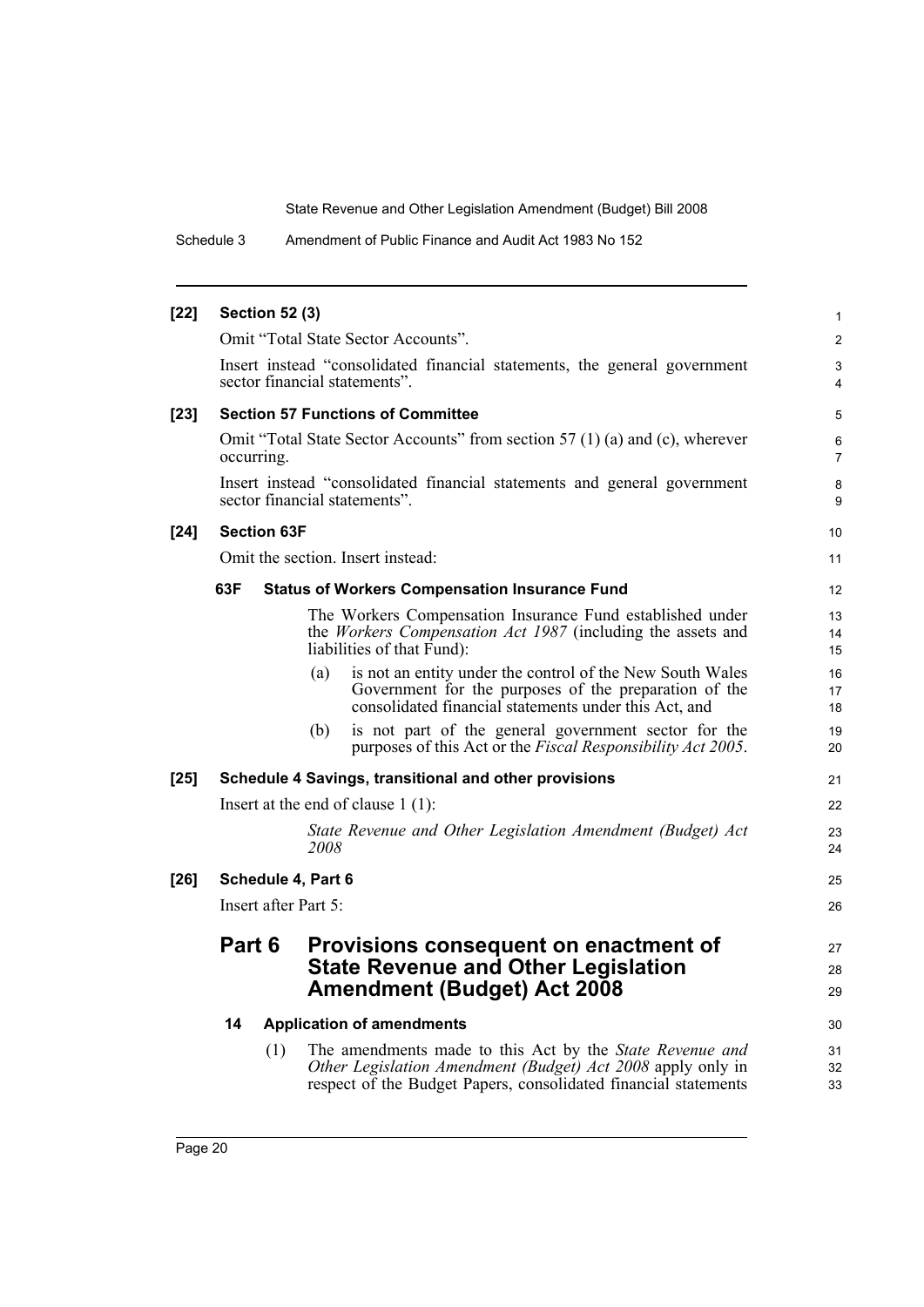Amendment of Public Finance and Audit Act 1983 No 152 Schedule 3

and general government sector financial statements for the financial year commencing on 1 July 2008 and the following financial years.

- (2) This Act, as in force immediately before the amendments made by the *State Revenue and Other Legislation Amendment (Budget) Act 2008*, continues to apply in respect of the Total State Sector Accounts for the financial year commencing 1 July 2007.
- (3) The amendments made to section 8 of this Act by the *State Revenue and Other Legislation Amendment (Budget) Act 2008* do not apply in respect of a monthly statement referred to in that section for a month before July 2008.